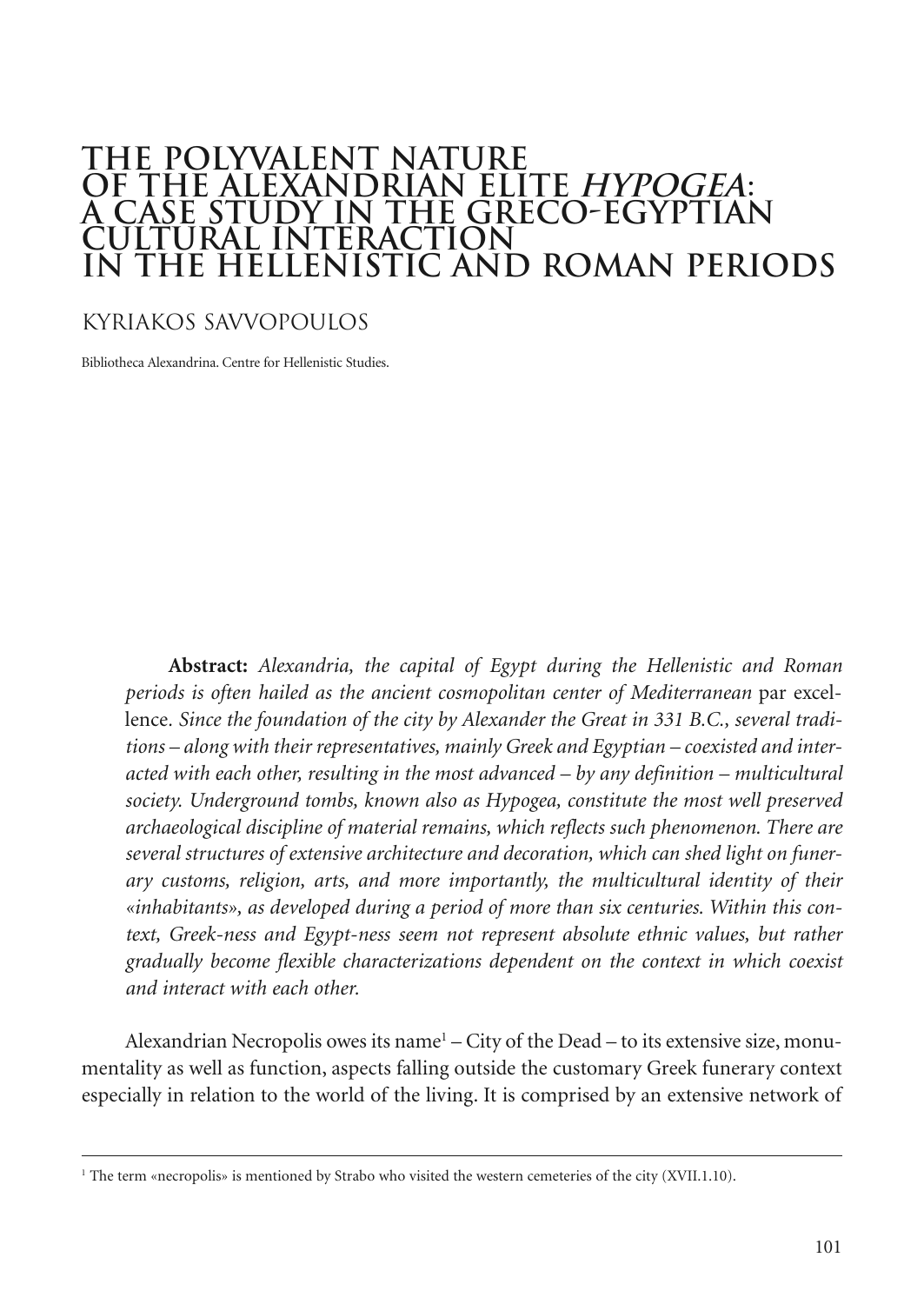underground corridors, rooms and galleries – catacombs – of great variety, all corresponding to Alexandria's multicultural character and social diversity. Monumental funerary structures, also known as *hypogea* for the Alexandrian elite, represent not only the most distinct feature of the Alexandrian Necropolis, but also the most well preserved type of the ancient city's material evidence. Due to their monumental architecture and extensive decoration, consisting of both Greek and Egyptian elements, they can trigger fruitful discussion on various topics, such as art, architecture, religion, funerary customs, as well as social status and cultural identity of the Alexandrian society. In this text several cases are examined representing greatly the inconsistency in tombs' architecture, decoration and funerary practices, while corresponding to different aspects and periods of Alexandria's social and cultural history.

In any case, Alexandrian *hypogea* had a common functional characteristic; they represented both the last residence of the dead and, at the same time, a meeting point between the world of the living and that of the dead – a relationship preserved through extensive funerary and post-funerary rites. Even though both Greek and Egyptian funerary practices and styles were applied, the epithet Alexandrian should also be introduced since varying elements from the aforementioned multicultural structures were used in order to fulfill the diverse needs of the cosmopolitan Alexandrian society over time and place.

## **THE ORIGINS OF THE ALEXANDRIAN HYPOGEA RECONSIDERED HYPOGEA IN THE LIGHT OF NEW EVIDENCE**

Most scholars have emphasized the Greek character of these tombs, which reflects the Hellenic identity of their inhabitants and displays their elite social class. Pagenstecher established the «Oikos» model for Alexandrian tombs2 .

He emphasised their Macedonian origin, reflected in the sequence of rooms from vestibule to the main burial chamber, and assumed that their structural type derived from the form of houses in Northern Greece and elsewhere. Concerning the court of the Alexandrian structures, Pagenstecher suggested that their only function was to host visitors and to provide the inner part with fresh air and light. Adriani, on the other hand, rejected the Macedonian origin of Alexandrian structures based on several differences, and claimed, among others, that Macedonian tombs' character is more introverted, as result of their covering by a tumulus and lack of court, and more «individual» when compared to the more «collective» Alexandrian *hypogea*. He also pointed out that these were covered with soil and were left abandoned until the time to reuse them would come. Alexandrian tombs, on the

<sup>2</sup> PAGENSTECHER, 1919.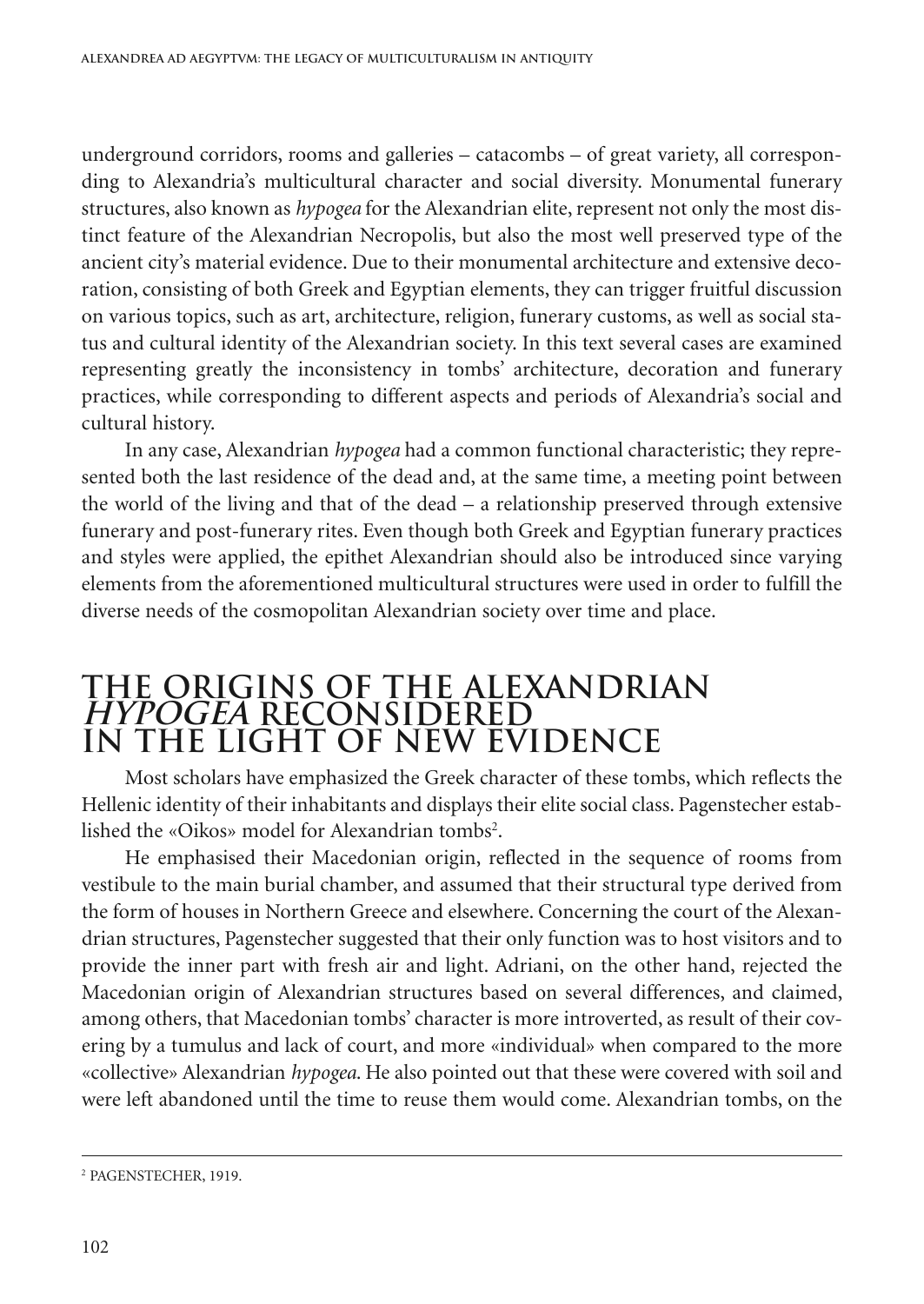contrary, were open to the deceased's family, friends and priests as reflected by the court with the altar, benches and funerary offering tables in the inner chambers such as those found at Mustapha Kamel necropolis<sup>3</sup>. He also, though, suggested an origin from Greek houses<sup>4</sup>.

Yet, the origin of these new structural elements and functions has never been discussed in detail concerning their relation to the Egyptian tradition. Adriani did not accept any kind of relation and identified these unique elements as «eastern» in general 5 .

The first to examine the possibility of Egyptian influence in the Alexandrian elite *hypogea* was El-Atta, who suggested that the Alexandrian peristyle *hypogea* are comparable to noble tombs from the Late Period (25th and 26th Dynasties) necropolis of Assasif in Thebes<sup>6</sup>. In his paper, he discussed in general terms the similarities between the Sidi Gaber Tomb and the Antoniadis Tomb, and Egyptian tombs from the Old Kingdom to 3rd century B.C. Among other things, he compared the Ptolemaic *hypogea* to the tomb of Thyi from the Valley of the Queens and the tomb of Ramosi, a high official from Thebes, both dated to the New Kingdom. An aspect similar to the Alexandrian *hypogea* is the court with rooms opened at three sides. In New Kingdom tombs, the court consists of a hall, sometimes a hypostyle, while in Alexandria the court is open to the air. Finally, both cases are rock-cut structures<sup>7</sup>.

A much more elaborate hypothesis concerning the relation between Alexandrian tombs and the Egyptian funerary tradition was offered by Daszewski. The latter assumed that several structural and functional elements mentioned by many scholars would have been more comprehensible if were seen through the prism of the Egyptian funerary tradition, namely; the adoption of an underground complex with emphasis on the structure's axis, the peristyle, pseudo-peristyle or without peristyle courts and the sequence of rooms ending to a niche. Hence for Daszewski, the Hellenistic *hypogea* of Alexandria seem to have been an *Interpretatio Graeca* of the old funerary traditions developed in the syncretic atmosphere of the Ptolemaic capital<sup>8</sup>.

Daszewski's point of view offered a whole new perspective concerning the origins and nature of Alexandrian *hypogea*, but his argument needs further elaboration. He compared Alexandrian tombs to a specific group of Egyptian Theban tombs in Assasif (Fig. 1), and this was not done directly, but through an intermediate discussion on the *hypogea* of Marina el-Alamein. In addition, there is a chronological break to his discussion i.e. between

<sup>3</sup> ADRIANI, 1936: 75; 1966: 31.

<sup>4</sup> ADRIANI, 1966: 76, 169-171.

<sup>5</sup> ADRIANI, 1966: 169. This picture is preserved until today, for instance in the monumental work of Venit on Alexandrian tombs (2002), who remains close to the models of Pagenstecher and Adriani.

<sup>6</sup> EL-ATTA, 1992: 17-18.

<sup>7</sup> EL-ATTA, 1992: 15.

<sup>8</sup> DASZEWSKI, 1994: 57-59.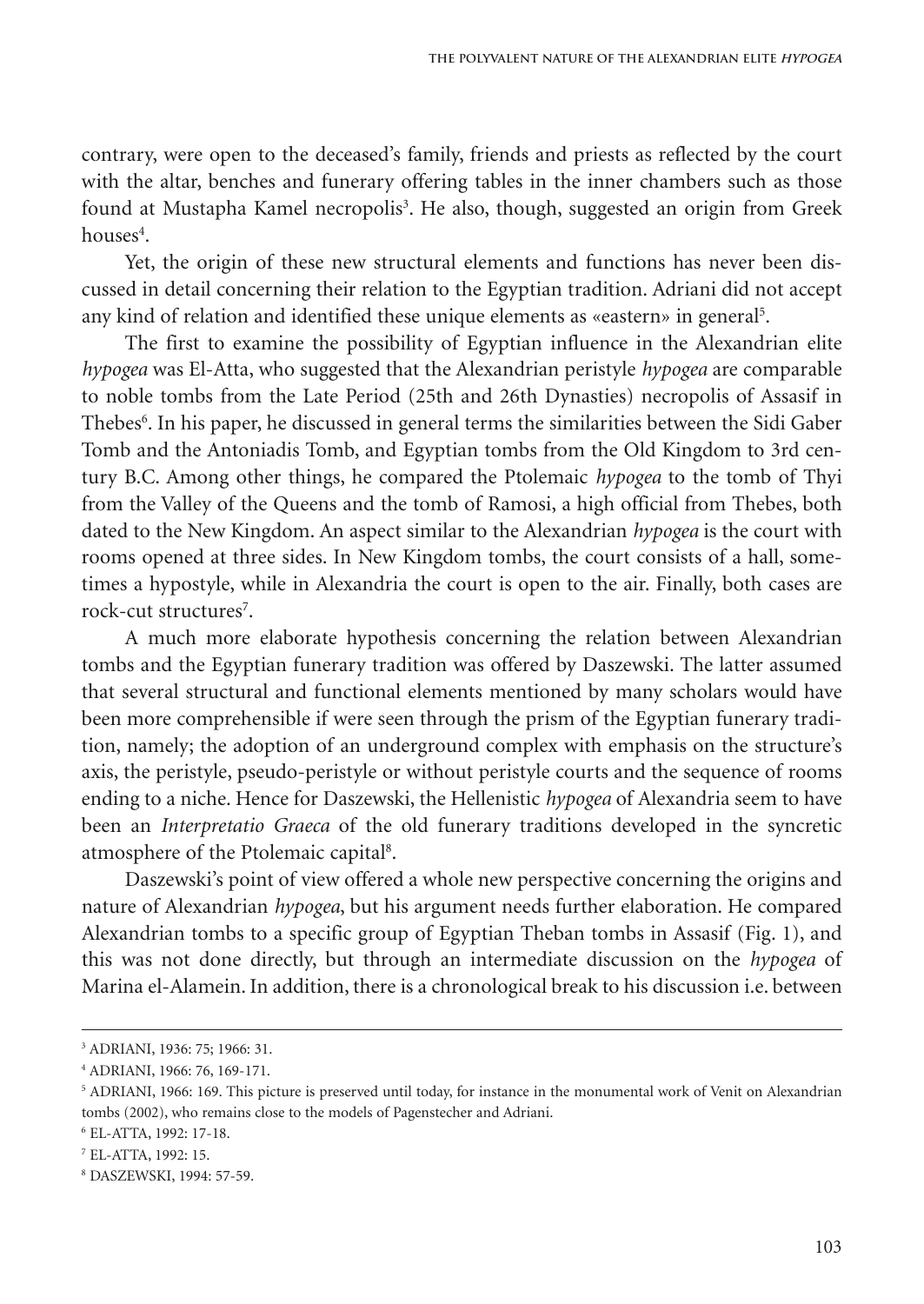

**Fig. 1:** *Plan of the Mustapha Section in the Nelson Island*. After Paolo Gallo, Turin University.

the 26th Dynasty (about 525 B.C.) and the early stage of the Alexandrian tombs, while the several stages in the development of the latter that may correspond to the gradual process of their assimilation have been largely neglected. We need to look in further detail at the several types of Egyptian influence in Alexandrian tombs, not necessarily in relation to a specific group of Egyptian tombs, but to the broader Egyptian religious tradition as well.

In 2006 the excavations carried out by the University of Turin at the suburb of Nelson Island in Alexandria brought some new evidence to light concerning the influence of Egyptian funerary tradition on the Alexandrian *hypogea*: an Egyptian necropolis dating to the 30th Dynasty (380-343 B.C.) or slightly

later<sup>9</sup>. In the Mustapha Section of the excavation a collective tomb was uncovered consisting of three subsequent rooms (Fig. 1). At the innermost one, the main burial chamber, mummies were discovered dating to the 30th Dynasty or slightly later at the last quarter of the 4th century B.C. The mummies were placed in *loculi* cut into the three walls of the room. Another section was discovered in 2007 laying to the right of the Egyptian funerary complex. This though was a *kline*-room in the Greek-Macedonian style, similar to those found in Alexandrian tombs as for example in the case of the late-4th century/early-3rd century B.C. funerary structure of Hypogeum A in Shatby (Fig. 2). Having said this, it needs to be mentioned that Gallo found a coin of Ptolemy I. The appealing evidence could, thus, raise more questions concerning the origin of Alexandrian tombs. In our case a comparison to Hypogeum A in Shatby, point out striking similarities as a sequence of rectangular-shaped spaces (the Alexandrian tomb is better shaped) ultimately lead to a burial chamber with radiate-like arrangement.

The necropolis at Nelson Island is therefore a unique example of underground gallery with *loculi* for Egyptian, dating just a few decades before the construction of the Alexandrian necropolis (or even at its very beginning). After the *kline*-room discovery, it could be

<sup>9</sup> For a detailed description of the Nelson Island necropolis see GALLO, 2009: 48-54.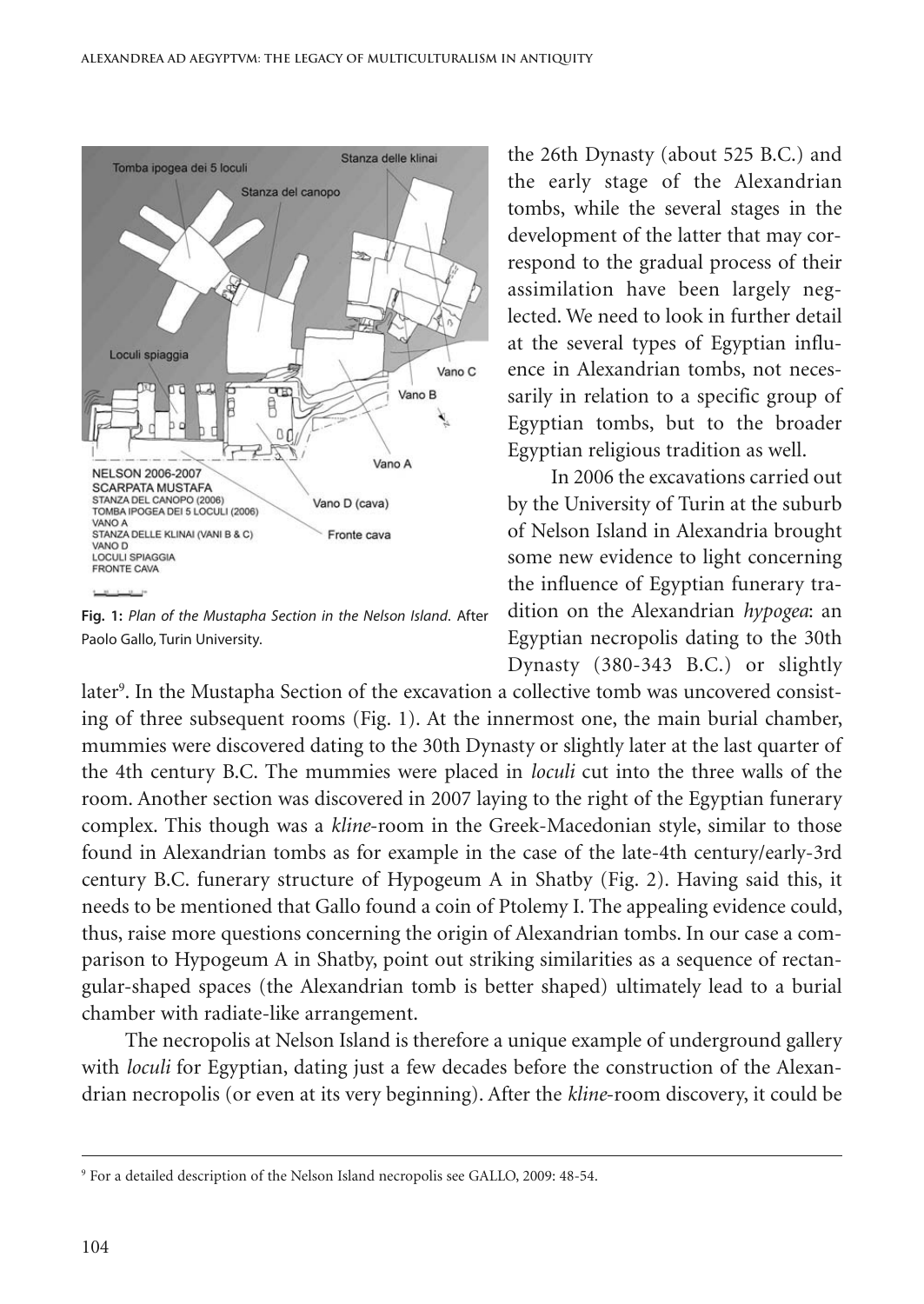

**Fig. 2:** *Necropolis of Shatby*. Plan of Hypogeum A.

argued that not only the model of underground *loculi* tombs was available in the surrounding area of Alexandria, but also that the Greeks were aware of such structures having a firsthand experience already from the period of Alexander the Great. Nonetheless, the room's exact use and timespan of use are still unclear. However, the similarity of the Nelson Island *klin*e-room to the *kline*-room of the Alexandrian *Hypogeum* A and the fact that it is almost attached to an underground tomb, would entail a funerary use.

# **THE MUSTAPHA KAMEL10 TOMB I: A FUNERARY MANSION DEDICATED TO HEYDAY OF HELLENISM IN AEGYPTO11 AEGYPTO**

Several tombs of the 3rd century B.C. reflect a monumental Greek style, while Egyptian elements become visible in the form of direct adoptions or adaptations to Hellenised versions. The most representative example is Mustapha Kamel Tomb I. The tomb is situated in the Eastern necropolis and dates to the middle of the 3rd century B.C. onwards – almost a century after the arrival of the first Greeks in Alexandria. It consists of a rock-cut underground structure with a court and three side-rooms with *loculi*. The latter were covered either with a closing slab representing a funerary stele, or with a funerary *kline* as in the case of the central burial at the south façade (Fig. 3).

In terms of architectural decoration, the tomb reflects a profound Hellenic character.

 $10$  This is an elite funerary complex, situated in the eastern cemeteries of Alexandria, dating from the mid 3rd century B.C. and beyond. Adriani found six collective tombs, of which only three survive today. All of them have similarities of scale and construction. Tomb I will be discussed in this article. For detailed description of the whole complex see ADRIANI, 1936.

<sup>&</sup>lt;sup>11</sup> The latin expression *in Aegypto* is used in this text in order to emphasize the provenance of those people, who belong to the 2nd or even 3rd generation of Greeks in Egypt.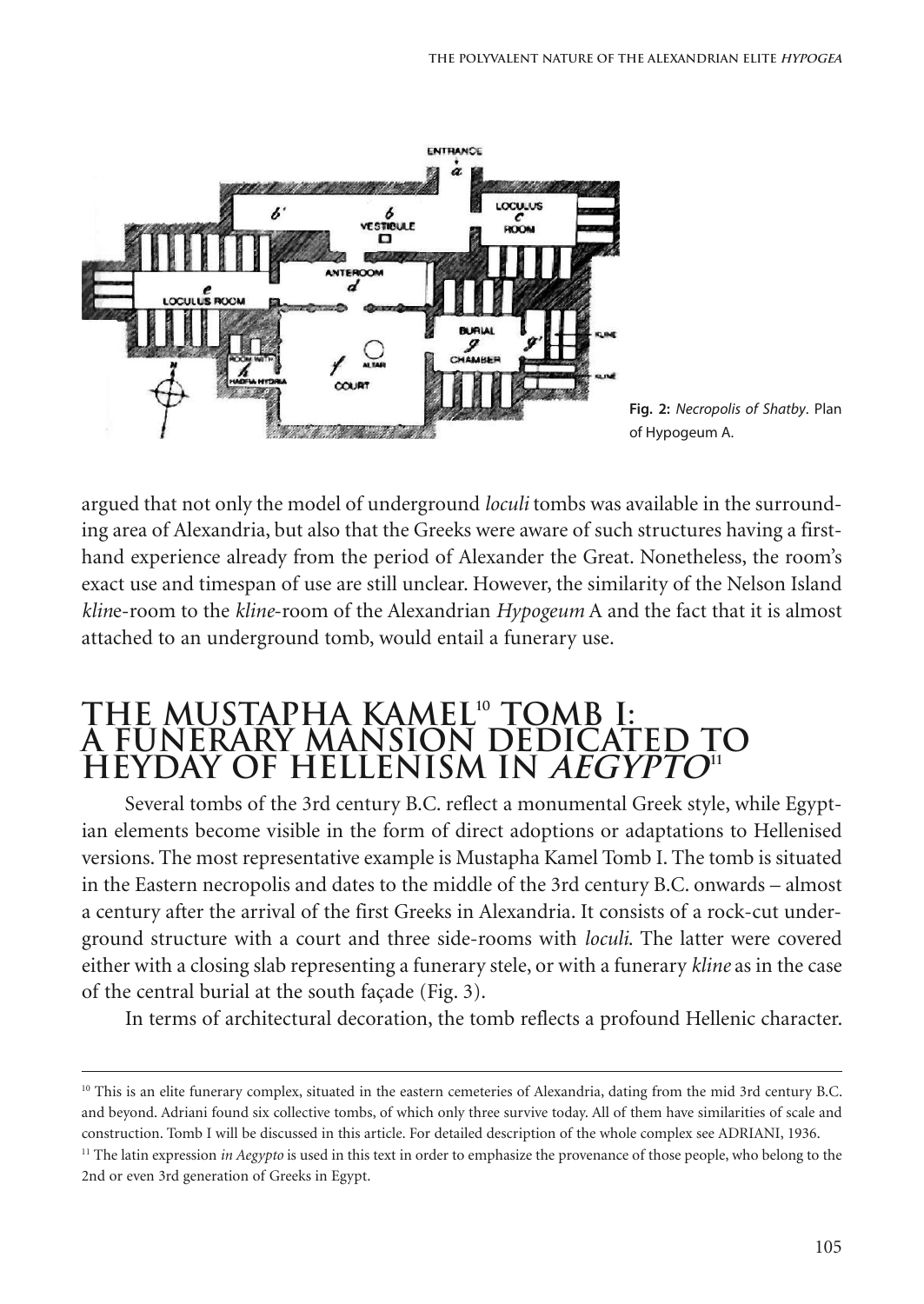

**Fig. 3:** *The South façade of the Mustapha Kamel Tomb I*.

The use of Doric rhythm in funerary monumental structures is reminiscent of several architectural features in Macedonian tombs such as those of Rhomeos and «Phillip II» in Vergina as well as in other areas<sup>12</sup>. Nevertheless, there are also various elements not related to the Greek funerary tradition. Such a discussion should begin with the pseudo-peristyle court itself.In Alexandria, courts host several rituals and visitors, as implied by the altar and the water supply. In Greece, on the contrary, courts are not attested in tombs because they would not have been of any use. In Alexandrian tombs, visitors would follow the rituals, which could take place in the court related to funerary or post funerary rites, as implied by altar in the middle of it.

In Mustapha Kamel Tomb I, the court's south façade is at the focal point. It is arranged in a tripartite opening (doors), symbolically guarded by six sphinxes. Above the doorframes provision was made for rectangular openings the most central of which is covered by a wallpainting made in an illusion-effect manner over the rock-cut *kline* and standing aligned with the altar. It depicts five of the tomb's inhabitants each of them in a libation act. Their Macedonian origin and elite status are manifested in the painting's style. Men are represented as equestrians dressed in the typical Macedonian fashion while this is even more

<sup>&</sup>lt;sup>12</sup> For a reconstruction of the Rhomeos and Philip II Tombs façades see DROUGOU, SAATSOGLOU-PALIADELI, 1999: 47, fig. 60 and 63, fig. 87.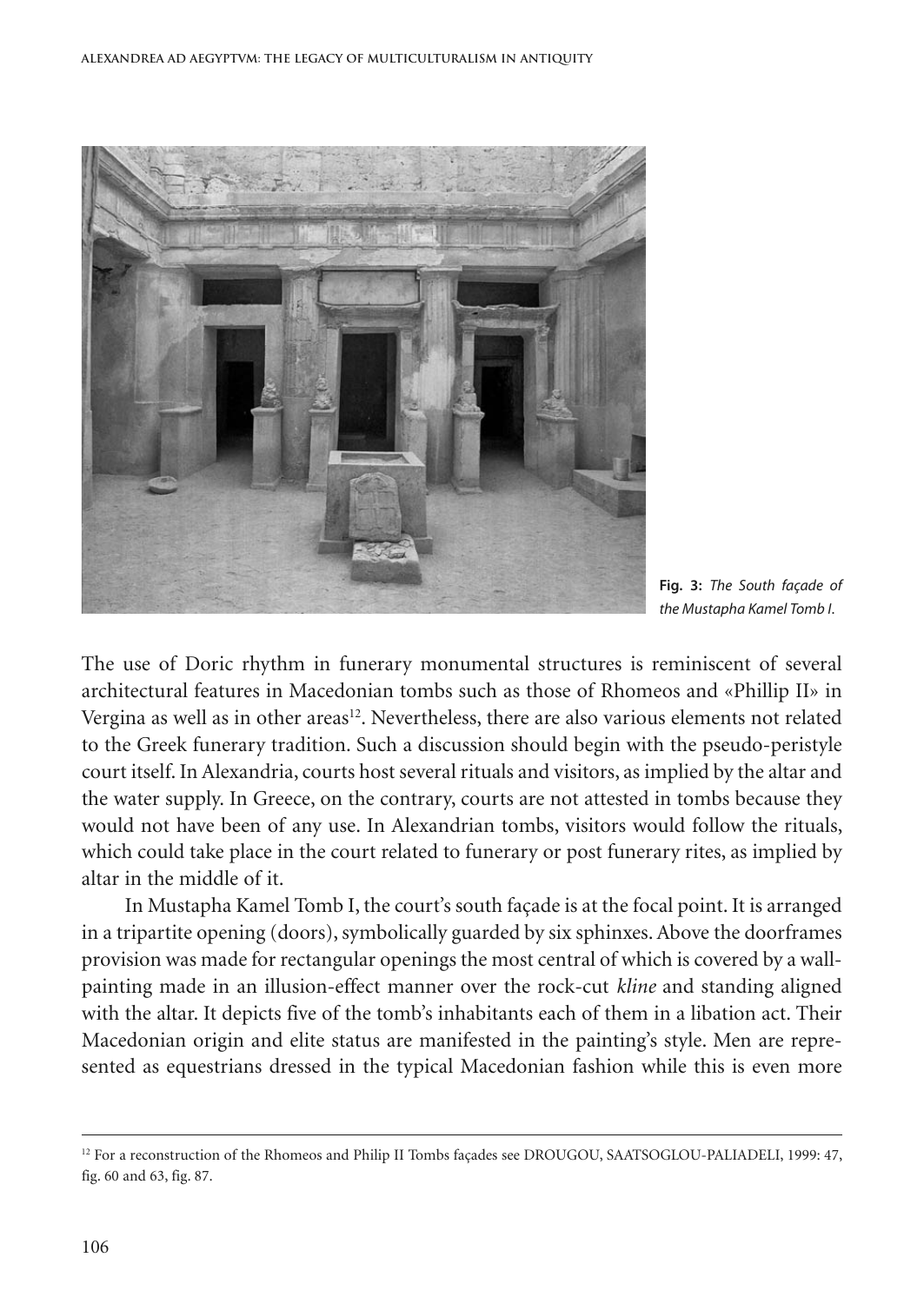emphasized by the depiction of the *causia*, the traditional Macedonian hat. Female figures, on the other hand, follow the style of the Greek-origin Alexandrian elite of the Hellenistic Period represented also in other types of evidence such as terracotta figurines<sup>13</sup>. Nevertheless, these figures are displayed within a «cornice» composed by Greek, Egyptian and Egyptianising elements.

Multi-doorway façades and illusionistic elements have been featured in the Egyptian temple and funerary architecture since the third millennium B.C. and throughout the Pharaonic, Ptolemaic and Roman periods<sup>14</sup>. In both Egyptian structures and Mustapha Kamel Tomb I, doorways give access to the focal point of the structure, which in the case of Alexandria is the *kline* at the centre of the wall. The reason for such an arrangement is to bring the cult interest out in the court, while the inner part retains a more «private» sacred character. In the Egyptian tombs the purpose of openings in the form of niches, doors and the like apart from being primary functional was also symbolic i.e. as mental passages through which the deceased might have returned to the world of the living. A similar interpretation however could be suggested for certain architectural features found in the Alexandrian tombs under discussion. Last but not least, the Egyptian influence is also indicated by the Egyptianising style of the doorframes themselves each one conceived as a Hellenised translation of a heavy monumental Egyptian doorframe, with an equally heavy lintel. At any rate, these elements indicate how complex, sophisticated and eclectic the assimilation of Greek and Egyptian elements can be in the context of Hellenistic Period elite tombs reflecting evidently the varying sociopolitical, economic, religious and cultural endeavors of the Alexandrian society in the Hellenistic Period.

The case of Mustapha Pasha tombs concerns Greek elites of Alexandria that are proud to promote their origin, identity and current elite social status, but at the same time they belong to a generation born, raised and eventually dying in Egypt. Compared to their «compatriots» in the «old» Greek world, the Greeks buried in Alexandrian *hypogea* such as those at Mustapha Kamel Necropolis, had their own – local – cultural language as this was formed by the interaction between the Greek and Egyptian art and architecture<sup>15</sup>, religion $^{16}$ and royal ideology<sup>17</sup>. In other words, they were Greek Alexandrians or Greeks from Egypt.

<sup>13</sup> See BRECCIA, 1930: plates I-XV.

<sup>&</sup>lt;sup>14</sup> See ARNOLD, 1999: 149-152. An early example is the chapel of tomb of Meresankh III in Giza (4th Dynasty), where statues of her are situated at the back wall. See SMITH, 1958: 55, fig. 101. A characteristic example of the Roman period is the Taffeh Temple dating to the Augustan Period.

<sup>15</sup> See MCKENZIE, 2007: 80-95.

<sup>&</sup>lt;sup>16</sup> Such as Sarapis, Isis, Harpocrates. A terracotta statuette of the latter was found in Mustapha necropolis and it is considered to be the earliest of its kind, that has been discovered in Alexandria. See ADRIANI, 1936: 154, fig. 75.

<sup>&</sup>lt;sup>17</sup> Both Greek and Egyptian royal statues have been discovered in the Serapeum of the Ptolemaic Period, the most important sanctuary of the city. Interestingly some of the Egyptian statues were dedicated by Greek elites, such as the statue base of Arsinoe, dedicated, by Thestor son of Satyros (in situ. TKACZOW, 1993, no. 37). For further discussion see SAVVOPOULOS, 2010.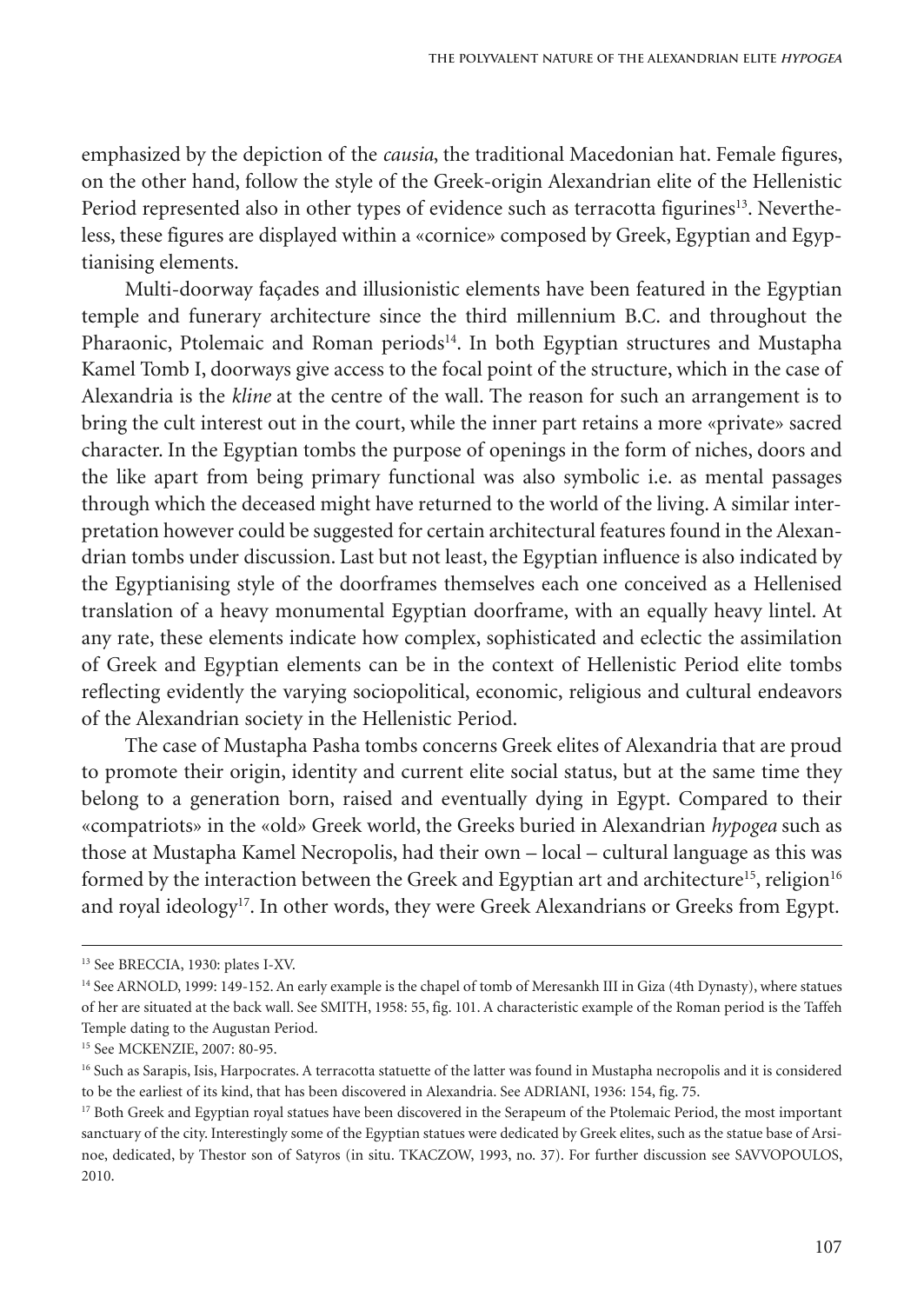# **THE ANFUSHI NECROPOLIS: AN ELITE EGYPTIAN-ALEXANDRIAN OPTION FOR A BLESSED AFTERLIFE18**

Major political, cultural and social developments occurred in Alexandria during the 2nd and 1st centuries B.C. The Ptolemaic Empire seems to have entered a rather turbulent period partly due to the continuous wars among the Hellenistic kingdoms and partly to the various intramural conflicts among members of the Ptolemaic family. Meanwhile, the Greco-Egyptian interaction – both physical<sup>19</sup> and cultural – reached unprecedented levels. The different ethnic groups went through an intensive course of cross-cultural exchange and interaction, sometimes even fusing the cores of their funerary customs. Hence, Greeks were gradually initiated deeply into Egyptian practices and customs, while Egyptians could now climb up the social ladder often acquire positions of high esteem in state administration and the army after though they had been through an intensive Hellenization process in terms of lifestyle, name and education. This process often resulted in composite cultural expressions and people with double names and flexible identities.

Anfushi II represents a parallel world to the «Hellenic» version of Alexandrian tombs, which seems to have emerged from the 2nd century B.C. onwards. It shows an Egyptian version of Alexandrian elite funerals within though the Alexandrian context of Greco-Egyptian interaction. This means that the tomb apart from being a place where the world of the living and that of the dead closely engaged, also served another important role: it was the proper place for the mummified body to be preserved and resurrected, according to the Egyptian tradition<sup>20</sup>. Such functional capacities are new in Alexandria, and are reflected in tomb structure. In spite of the Egyptian funerary and religious atmosphere however, hieroglyphs are missing from the walls.

As in the case of the Mustapha Kamel necropolis, the cemetery consists of monumental underground burial units arranged around an open-air court. Yet, in Anfushi tomb II a quite different atmosphere becomes apparent already from the moment one begins descending the stairs from the ground level to the underground court. On the first landing

<sup>&</sup>lt;sup>18</sup> Anfushi necropolis is situated on the Pharos Island, southeast of the Ras el Tin Palace, dating to the 2nd-1st centuries B.C. Five underground elite tombs are preserved today, which are distinctive for their extensive references to Egyptian tradition – unfortunately in a terrible state – indicating Egyptian funerary practices. According to Botti, mummies were found at the site. Moreover, several Greek decorative elements can be detected in the decoration, implying the cosmopolitan character of Alexandrian society in the late Hellenistic city. The most distinctive representatives of the complex are Tombs I, II and V. For a detailed description see ADRIANI, 1952: 52-128.

<sup>&</sup>lt;sup>19</sup> There was advance physical interaction in between Greeks and Egyptian of the low and middle level classes, already since the middle of the 3nd century B.C. (FRASER, 1972: 71-72, and 75-76), which continued in the 2nd and 1st centuries B.C. (LA'DA, 2003: 166-167; GOUDRIAAN, 1988: 118).

<sup>&</sup>lt;sup>20</sup> Traces of mummies were discovered in Anfushi as well as in the neighbour necropolis of Ras el Tin. See BOTTI, 1902: 14; BRECCIA, 1914: 9; 1921: 67; ADRIANI, 1952: 54.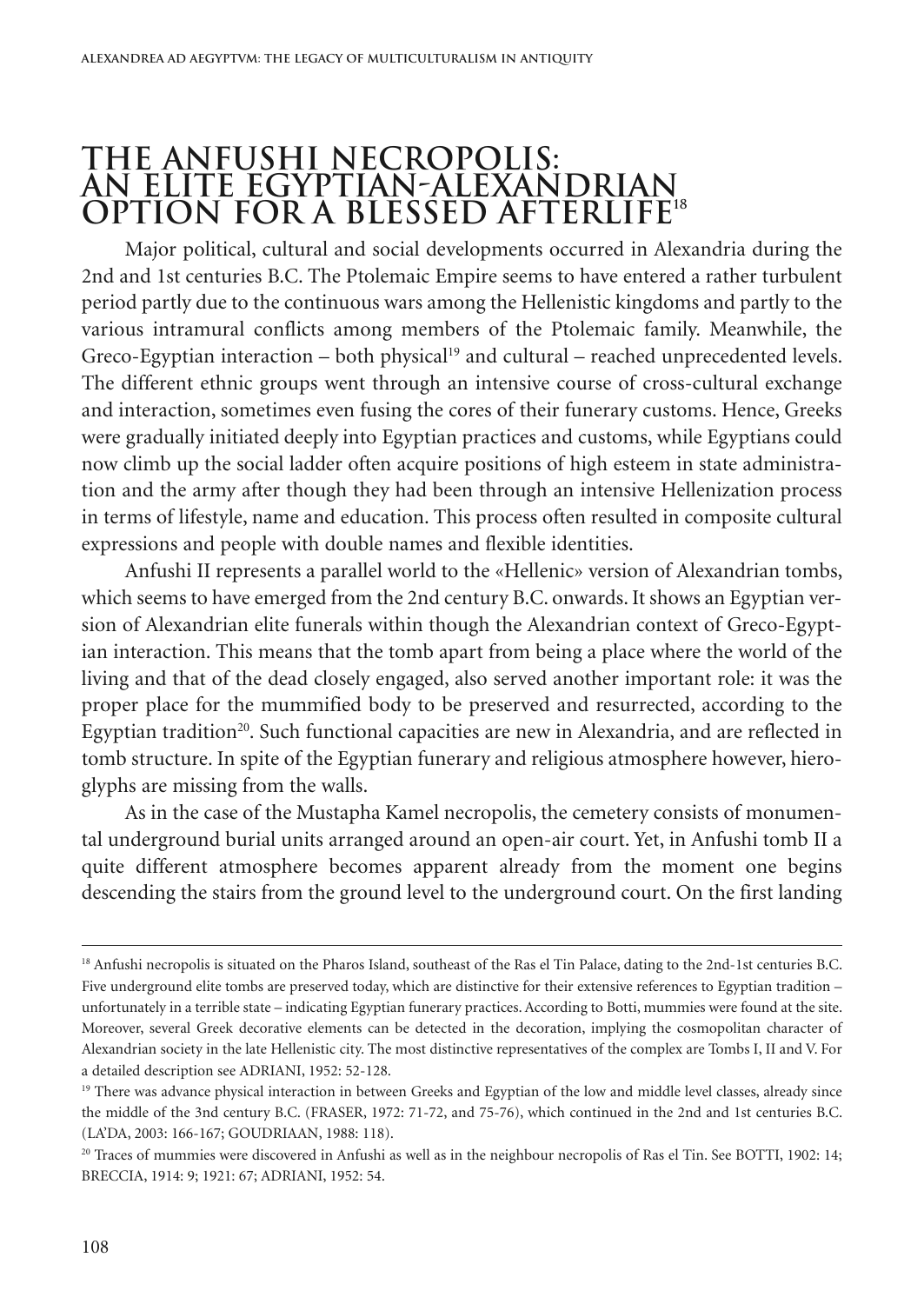of the stairs there is the following Egyptian-style wall scene (Fig. 4). The dead man, dressed as Egyptian priest, is depicted between Horus – the falcon-headed god – and a Pharaonic couple (or possibly a Ptolemaic royal couple<sup>21</sup>) with the latter offering him a jar. On the second landing, however, it is the dead man, accompanied again by Horus, which stands in front of the enthroned Osiris and offers him a jar. Hence, entering the tomb one realises that he is passing from the kingdom of the Ptolemies and realm of the living, to the kingdom of Osiris and the realm of the dead.

Two monumental gates at the courtyard, each guarded by two sphinxes<sup>22</sup>, lead to the vestibule of each burial unit. Each gate carries an Egyptian style segmental pediment. Entering to the burial unit Rooms 1 and 2, the visitors stand in the vestibule of the tomb, which preserves elaborate wall decoration, in two different phases and two different styles (Fig. 5). The walls' lower part is decorated with a painted imitation of alabaster orthostats. In the



**Fig. 4:** *Anfushi II.* The Upper landing of the stairs.



**Fig. 5:** *Anfushi II*. Rooms 1 and 2, towards the *naiskos* on the back wall of the burial chamber.

upper half two different phases can be detected; the earliest one, imitating Greek style isodomic blocks, was later covered by an Egyptian-style wall decoration of three checkerboard-style horizontal bands. The latter were constituted by three rows of black and white

<sup>&</sup>lt;sup>21</sup> Adriani identified the male figure as Osiris (1952: 64) even though he lacks all the typical Osiris' attributes such as the atef crown, while Botti as a king (1902: 13). It seems that Botti's assumption is safer, since the male figure does not preserved any of the characteristic attributes of Osiris,which are attested in the Egyptian funerary art.Instead, the discovery of several Ptolemaic statues in Pharaonic dress such as those found in the Pharos lighthouse water area, indicate that it was common for the Ptolemies and their queens to be displayed in Pharaonic and Isis dress respectively. See catalogues of ASHTON, 2001b and STANWICK, 2002.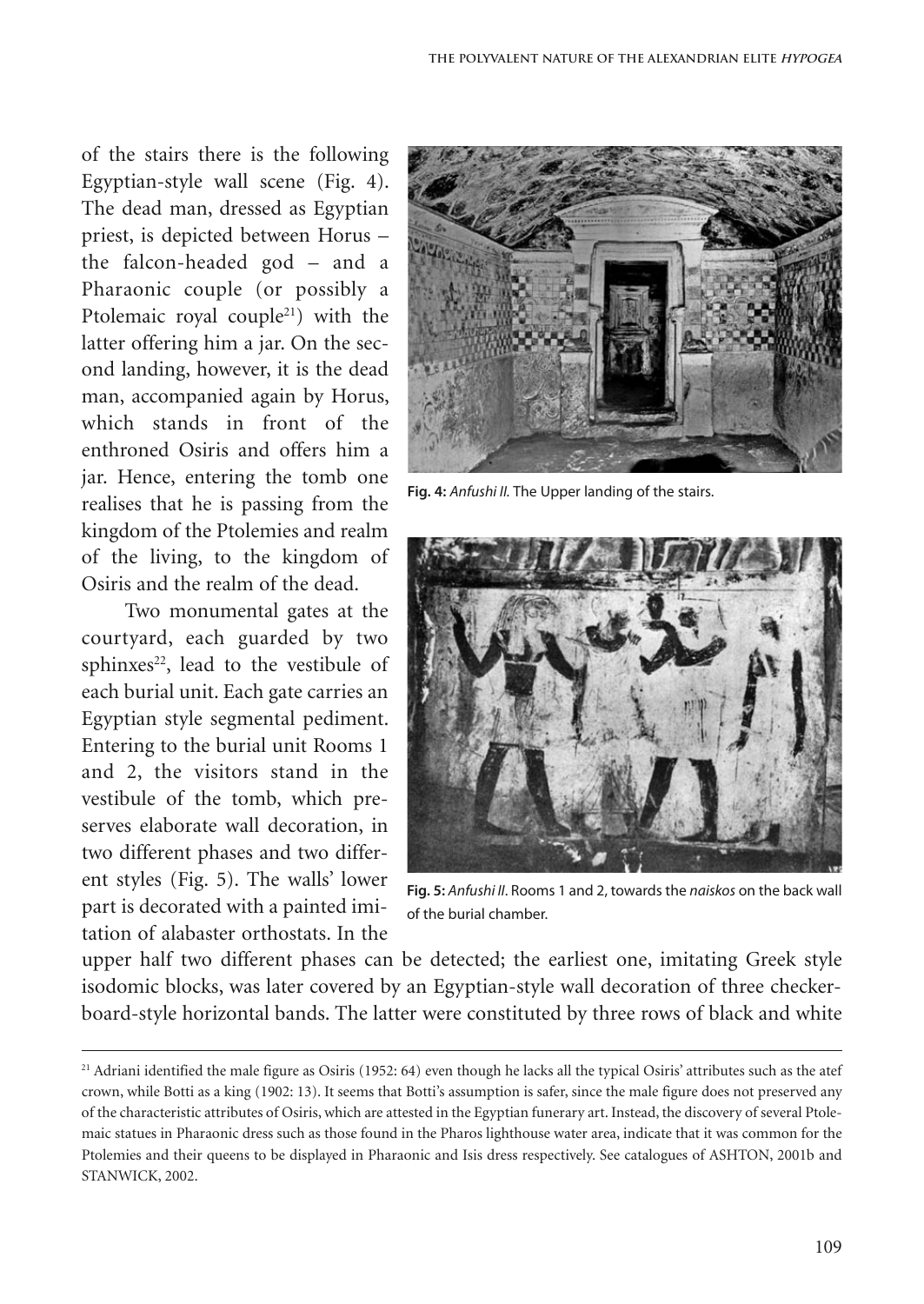imitations of tiles separated by narrow yellow-blue horizontal bands imitating alabaster. Egyptian *pschent-*crown, *hemhemet-*headdress and feather-crowns are depicted on white large tiles set within the middle checkerboard zone of the wall. Yellow octagons and small black squares were apparently decorating the ceiling vault of the room<sup>23</sup>. It can thus be ascertained that the decoration of the tomb's inner-structure adheres to the Egyptian conception of the realm of the dead; the realm where Osiris is the king and whose crowns are depicted on the wall 24 .

From the anteroom, an elaborate Egyptian style doorframe leads us to the burial chamber. It is composed by segmental pediment, papyriform column and an Egyptian broken lintel, typical feature of the Egyptian temple architecture<sup>25</sup>. In front of the posts that form the uprights of the doorframe, two high bases, painted to imitate alabaster, supported sphinxes with their heads turned toward the vestibule (Room 1). The bases were probably added during the redecoration of the room in Egyptian style<sup>26</sup>. As in the anteroom, the burial chamber's walls are also decorated with the Egyptian checkerboard motif interrupted by larger tiles with painted Egyptian crowns. The Egyptian double *naiskos* carved on the chamber's back wall apart from alluding, admittedly rather convincingly, to additional spaces laying beyond the innermost – sacred – area of the tomb, it also pointed to where the dead was supposed to spend his afterlife and where the realm of the dead, ruled by Osiris, was located<sup>27</sup>.

The only actual Greek-style decorative element is the «Trellis and Tapestry» painted decoration of the vaulted room once decorated with multi-figure scenes from Greek mythology as well 28 . Even though it does not seem to have been involved in the main funer-

<sup>&</sup>lt;sup>22</sup> They are preserved only in the archaeological records.

<sup>&</sup>lt;sup>23</sup> For detailed description see VENIT 2002: 82. Zones of tiles in Anfushi Tombs could be characterised as archaising. Such decoration is attested both in religious and funerary structures of Egypt, since the 12th Dynasty like in the case of the funerary chapel of Amenemhat in Beni Hassan, which interiors seemed to imitate elite houses. See in detail SMITH, 1958: 93-94, fig. 165. According to Venit the Alexandrian tiles imitate Egyptian palatial decoration (2002: 75) such as those of the palace of Amenhotep III at Malkata (HAYES, 1959: 245-257), the palace of Akhenaten at Amarna (HAYES, 1959: 290) the Palace of Ramses II at Qantir (Ibid: 332-338), and the palace of Ramses III in Medinet Habu and Tel el Yahudieh (Ibid: 367).

<sup>&</sup>lt;sup>24</sup> Kàkosy further states that the popularity of the crowns in funerary structures and terracotta figurines in the Hellenistic and Roman periods is probably due to the emphasis on the royal aspect of Osiris, the prototype of the deceased, characteristic of that era (1983: 56-60).

<sup>&</sup>lt;sup>25</sup> Doorways of Egyptian temples are often adorned with a broken lintel for symbolic and practical reasons, for example in order the statue of the god, sometimes on a sacred boat, to be carried out to the public during the annual celebration.Accordingly, the use of the broken lintel in Alexandrian tombs can be interpreted as a funerary version of the same concept concerning the resurrection of the dead and his communication with the world of the living. For discussion on the Broken lintel see LARKIN, 1994; VENIT, 2002: 94.

<sup>26</sup> ADRIANI, 1966: 193; VENIT, 2002: 82.

<sup>27</sup> This idea is further confirmed in Anfushi V, room 4 where a similar elaborate *naiskos* is depicted on the wall, this time serving as slab for a loculus that used to host a mummy. See ADRIANI, 1952: pl. XXXVIII, fig. 2.

<sup>&</sup>lt;sup>28</sup> Adriani (1952: 72-79; 111-112) interpreted these scenes as Dionysiac, which would be unique among Alexandrian tombs. However, the poor preservation of those scenes does not allow such interpretations.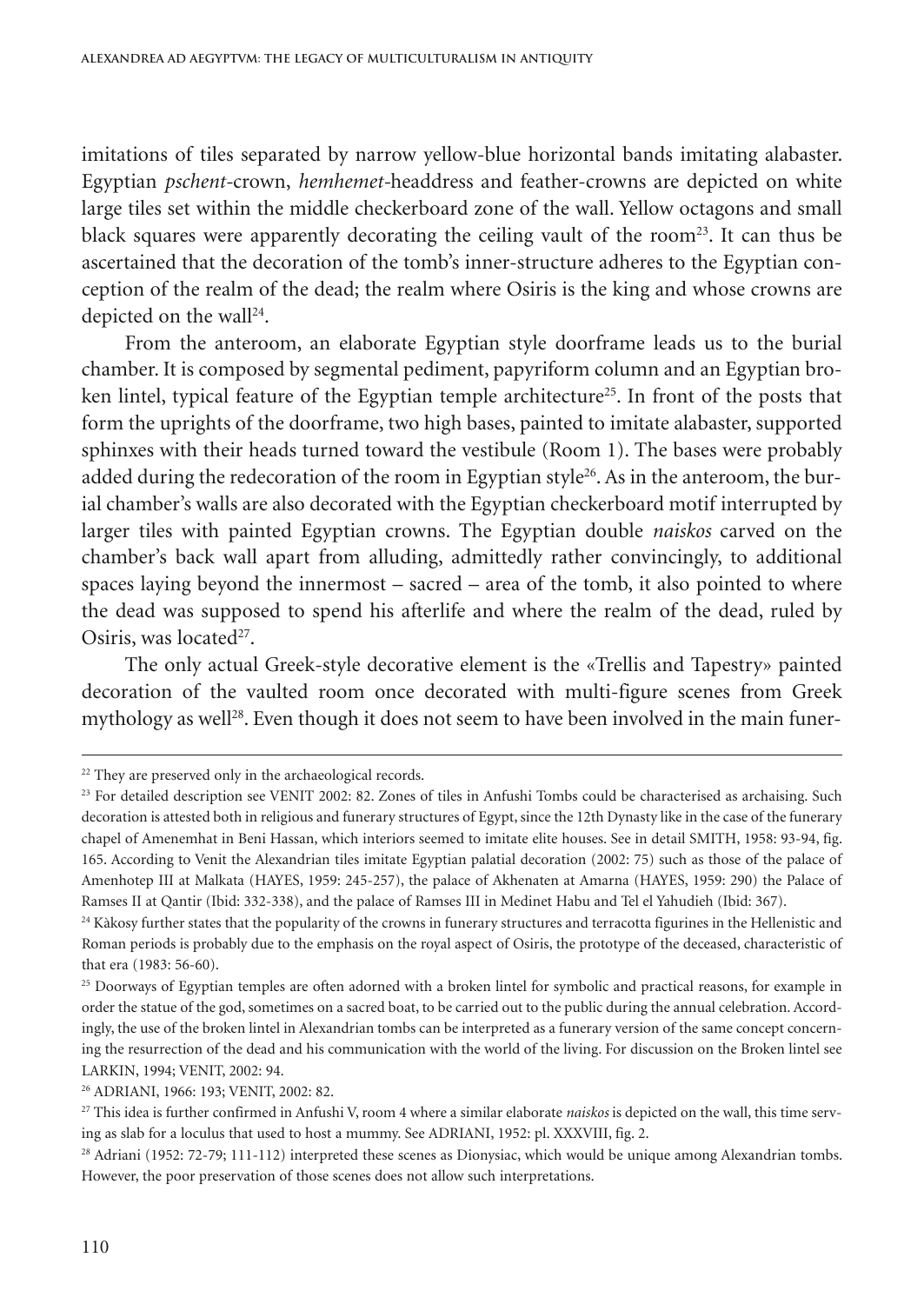ary practice, the character of which remains largely Egyptian, it enhances the burial expenditure and indicates that the deceased was member of a cosmopolitan elite with Greek inspirations.

We should also be aware of the fact that the cemetery was situated in a district where the vast majority of the population was Egyptian. In addition, Anfushi II represents the only case of a Ptolemaic Alexandrian tomb with Egyptian-style scenes, such as the priest depicted in the wall painting of the stairs leading to the court. A comparison with other types of material evidence indicates the important role of Egyptian priesthood throughout the Ptolemaic Period<sup>29</sup>. Priests had quite an active role both in royal and in religious matters in Alexandria. Therefore, the special Egyptian character of Anfushi Tomb II might have been in accordance to the Egyptian origin of the tomb's owners of which, at least, one was of priestly status. Be that as it may, the fact that a Royal couple is depicted in the same wall scene suggests that the deceased were people of high status whilst an assumption that these were actually involved in royal affaires is rather attractive. The fact that Greek names were inscribed on the walls and grave goods of the tomb does not in itself argue for the Greek provenance of the tomb's owners. As has already been mentioned above Egyptians desiring to ascent socially in the Ptolemaic state machinery were required to pass through a Helenization process in terms of their name, education and several aspects of public life. In their private life however they could have preserved their Egyptian identity and name relatively intact<sup>30</sup>.

Gabbari's today lost Ghirgis Tomb represents a more composite/balanced version of bilingual visual vocabulary in the late-Ptolemaic *hypogea* (Fig. 6). A funerary *kline* and a *naiskos* are carved on the back wall of the chamber tomb. On both the left and right sides of the *naiskos* there is an Egyptian-style zone with small square tiles. As in Anfushi II,

<sup>&</sup>lt;sup>29</sup> Three statues of the *Naophoros* priest type have been discovered in the Serapeum, dating to the 3rd century B.C. They belong to Memphite high priests of Ptah, indicating the important role of the Memphis priesthood in the royal house of Alexandria, throughout the Ptolemaic Period. Two statues are dedicated to Pshenptah (Greco-Roman Museum 17533, 17534), while the third one belongs to Petobastis (Greco-Roman museum 27806). Priests of Memphis contributed considerably to the formation and development of the Ptolemaic ideology, the connection of the Ptolemaic family with the Egyptian religion, notably in the cases of Arsinoe II and Berenike II, who are also represented in the Serapeum of Alexandria, while they served as advisors at the royal court. Later during Ptolemaic Period, it was the priesthood of Memphis that supported the recovery of the Alexandrian royal house after the rebellion in Thebes, while there must even have been intermarriage with members of the royal court (HÖLBL, 2001: 222). Also, the statue of Hor son of Hor, priest of Thoth during the reign of Cleopatra VII, was found in the city centre. In contrast to other statues of priests, the statue of Hor represents a totally different case. The priest is depicted with Greek style portrait characteristics and Egyptian style dress, while the rendering is also in Egyptian style. It seems that the statue aimed to promote both aspects of Egyptian identity combined with partially Greek lifestyle, and elite social status, and not exclusively the priestly identity of Hor. For Hor see BORCHHARDT, 1930: 39-40, pl. 128; POULSEN, 1938: 31; GRAINDOR, 1939: 138, no. 74; SNIJDER, 1939: 262-269; BOTHMER, 1960: 170-173; GRIMM *et al*., 1975: 19, no. 16; BIANCHI, 1988: 55-56; TKACZOW, 1993, no. 179; WALKER, HIGGS, 2001: 182-183, no. 190.

<sup>&</sup>lt;sup>30</sup> For the process of Hellenisation of the Egyptian elites see LA'DA, 2003: 166-167. Also for the case of people with double names see CLARYSSE, 1985, 57-66.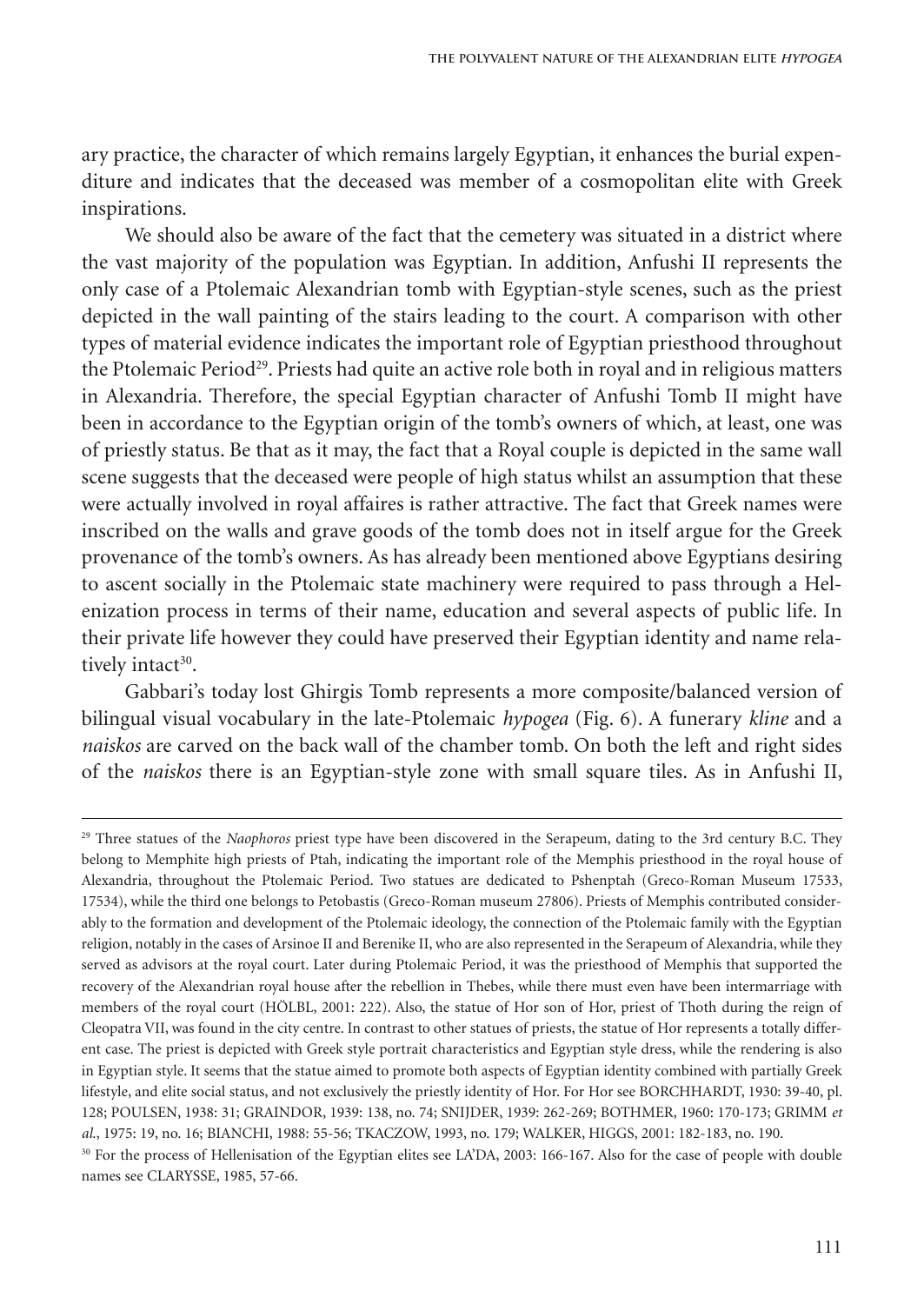

**Fig. 6:** The Back wall of the burial chamber with the *kline,*the *naiskos* and the armature carved on the wall.

Girghis' Tomb provides evidence for the deceased's profession and his travel to the afterlife. An armature, probably of the deceased, depicted on either side of the *naiskos* makes it very tempting to assume that he may have been a military of rather elevated status implied also by the tomb's general appearance. If we had a picture of the transition to the afterlife, we would have been able to assume that the dead, like in Anfushi, have to pass through the gates en route to resurrection: a series of archi-

tecturally defined passages given symbolic meaning as evocations of the path of the deceased toward resurrection.

In symbolic terms, the deceased should have presented himself in front of the gates to the other world as a military man. This was the chosen image from his life to represent him in his liminal stage between the world of the living and the underworld.After his transition, there was no further need for the armature, so it was left behind. In this case, the actual structure of the tomb still partially belongs to the world of the living: there is space for including elements concerning the lifetime of the dead. The most sacred area, the new house of the dead, is implied to be behind the *naiskos* at the back wall, as illusionistically represented by the «double»-style *naiskos*. The funerary bed in front of the *naiskos* must have represented the liminal stage of the deceased, between the world of the living and that of the dead; his last stop before getting in. This could be the moment of the *prothesis* rite during the funeral. In addition, it can also imply the point of timeless rest for the dead on (in fact, in) his final *kline*.

The dead in Ghirgis' tombs might share similar multicultural identity with those of Anfushi. He can be a Hellenised Egyptian Alexandrian, but it could represent also the opposite a Greek or even mixed Alexandrian that attended an Egyptian style funeral. Yet emphasis was placed on the promotion of an elite social status, the prestigious profession of the deceased as well as religious and funerary preferences. Thus, it may be supposed that the deceased possibly was a Hellenised Egyptian of relatively high rank in the Ptolemaic army<sup>31</sup>. Literary sources are often quite illuminating on such cases. Nonetheless, an opposite

<sup>31</sup> See ADRIANI, 1952: 52-128.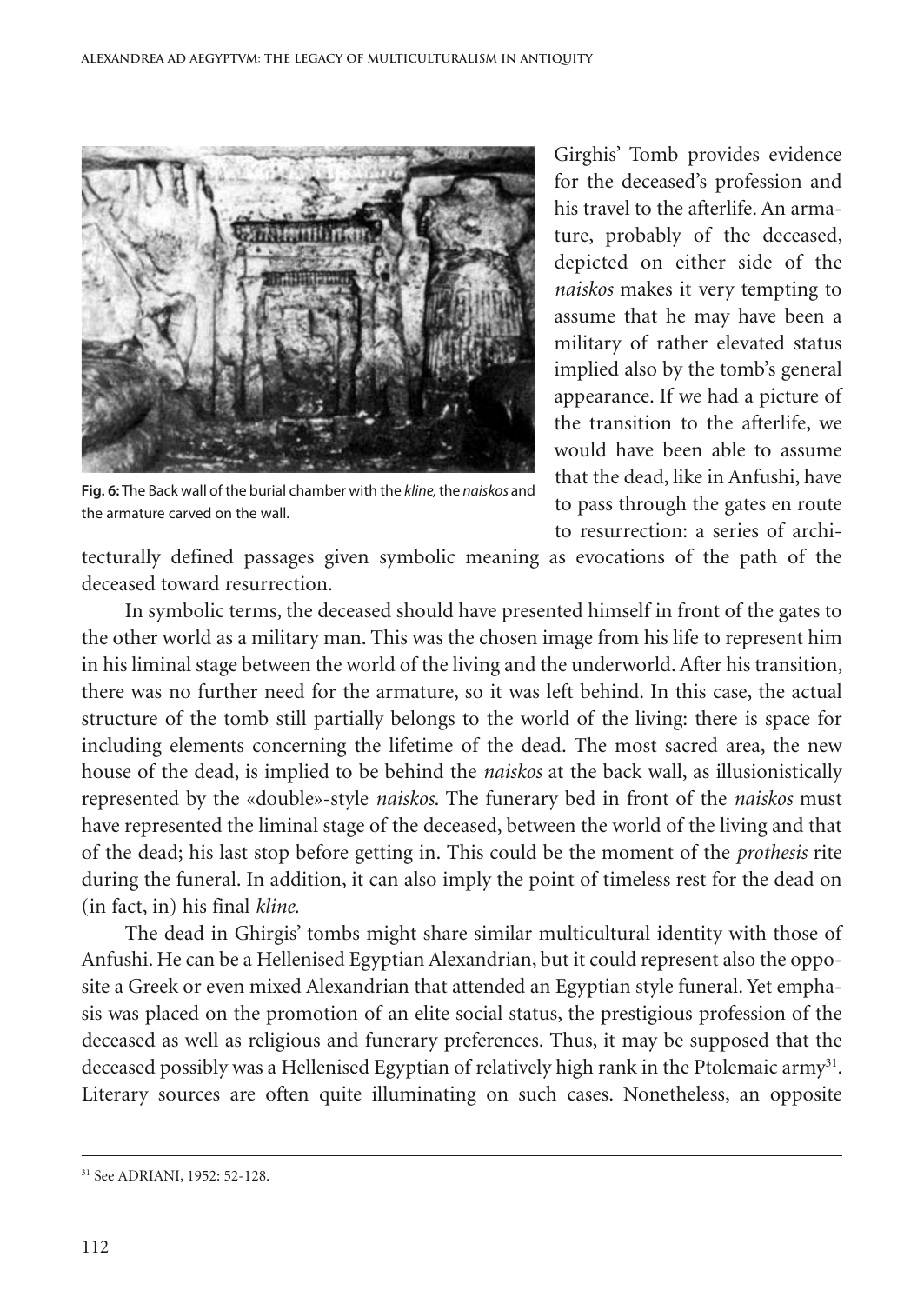assumption could also stand: he may have been a Greek Alexandrian initiated into the Egyptian religion. Both assumptions however are placed in a common frame: at least from the middle Ptolemaic Period onwards, the correspondence between style and ethnic identity is not clear-cut. Consequently, the scholar of Alexandrian funerary customs should be rather flexible in interpreting identity within the polyvalent nature of the Alexandrian multicultural society.

#### **LIVING AS ALEXANDRIAN, DYING** LIVING AS ALEXANDRIAN, DYING<br>AS AN EGYPTIAN, FACING THE ROMAN: **REFLECTIONS OF ADVANCED MULTICULTURALISM IN THE ELITE HYPOGEA OF ROMAN ALEXANDRIA HYPOGEA**

The end of political independence for Alexandria and Egypt did not mark the end of the cultural developments initiated in the Hellenistic Period. Instead, cultural interaction seems to have been more intense than ever, resulting in a quite advanced level of multiculturalism. After hundreds of years of ethnic and cultural encounters, the Romans faced a very complicated social situation in an already deeply integrated community. They tried, however, to make social distinctions based on ethnic criteria. At the top of the Roman social order in Egypt were those who held Roman citizenship. Then followed the *Astoi*, in other words the inhabitants of the three major «Hellenic» cities of Egypt i.e. Alexandria, Naucratis and Ptolemais. These cities had a more Greek character than the rest of the Egyptian *chora*, even if their population was composite. It worths noting that among them, Alexandrian citizens seemed to have had the highest prestige<sup>32</sup>.

In Roman Alexandria Egyptian funerary customs were widely applied, indicating the desire of the dead to achieve a blessed afterlife according to the Egyptian tradition. Nevertheless, a funerary program is rarely represented in the traditional Egyptian idiom while a combination of Greek and Egyptian themes and forms, either in juxtaposition or in more hybrid forms is usually favored<sup>33</sup>.

Several Roman funerary slabs resemble a conclusive and rather composite version of Alexandrian *loculi* slabs and funerary *stelae*, composed by the Egyptian *naiskos*, as known from Anfushi and Ras el Tin necropoleis', and the *stele*-style slabs with self-presentation, known already from the 4th century B.C., for instance, at the Soldier's tomb $^{34}$ . Returning to

<sup>32</sup> LA'DA, 2003: 168-174.

<sup>&</sup>lt;sup>33</sup> Apart from the examples examined in this paper see the cases of Trigrane Tomb, Stagni Tomb, Persephone Tombs in the Hall of Caracalla. See VENIT, 1997: 701-729; 1999: 641-649; 2002: 145-167; GUIMIER-SORBETS, 1999: 180-182; 2003: 533- 575, 589-631; GUIMIER-SORBETS, SEIF EL DIN, 1997: 355-410; 2001: 129-136.

<sup>34</sup> See BLANCHE-BROWN, 1957.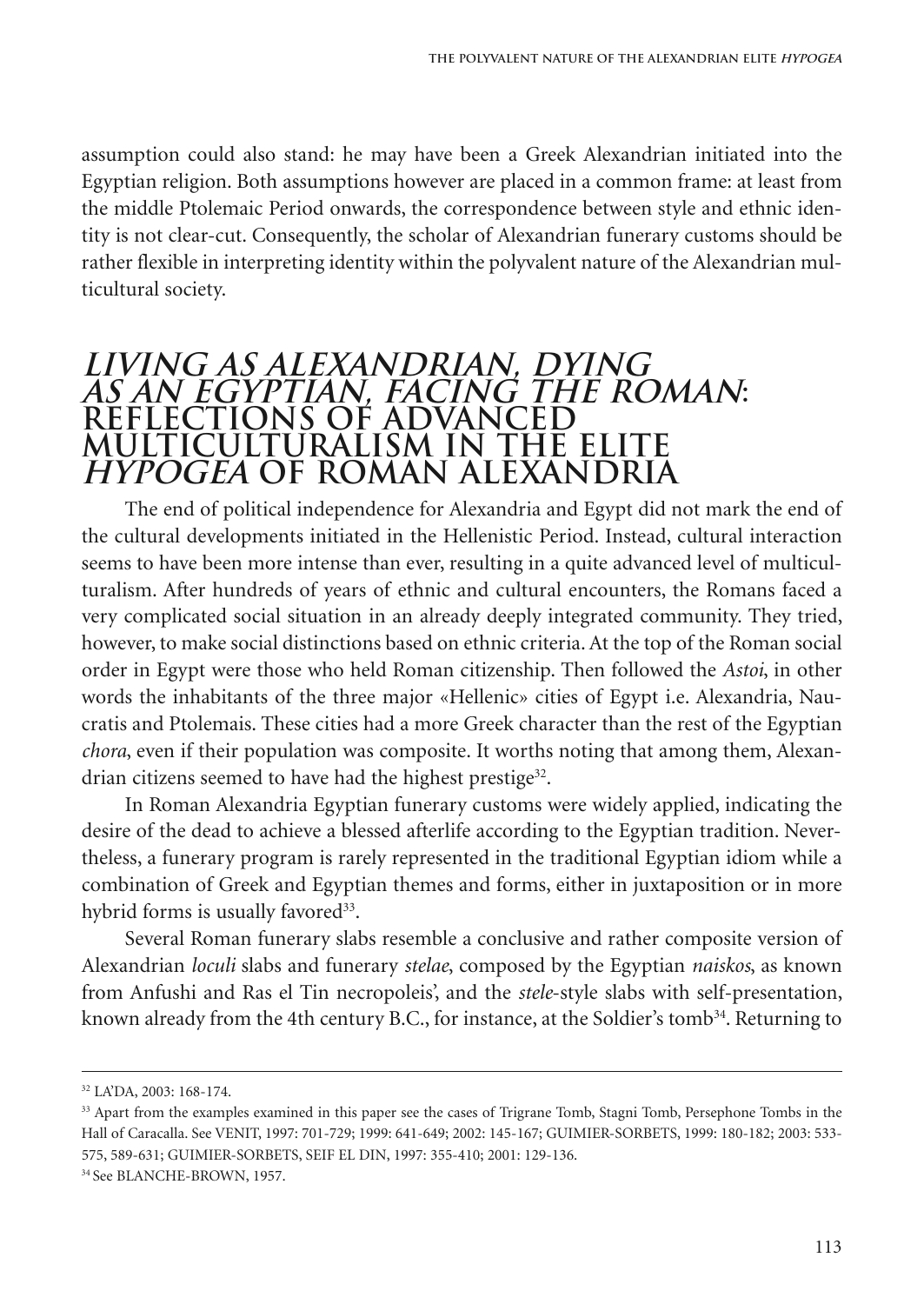

**Fig. 7:** *The Gabbari Stele*. Alexandria, Greco-Roman Museum 3215.

**Fig. 8:** *Kom el-Shogafa*. The façade of the Main Tomb. Rowe 1942, Pl. V.

the Egyptian *naiskos*-style slab this is intended to host the image of the dead, usually depicted in a Greek-style dress, in accordance to their public lifestyle, education and cultural identity. Still, it is important to sustain our interpretation within the Egyptian religious environment. A Greek-Alexandrian style deceased could choose to follow such a religious life, and moreover such a manner of funerary practice that could result in a proper afterlife according to the Egyptian tradition as it was perceived in Alexandria since the Ptolemaic Period. Therefore, Alexandrians are depicted within their new, afterlife house, the realm of the dead, architecturally represented with an Egyptian chapel. A characteristic example of this picture is the so-called Gabbari Stele, dating to the 1st century A.D. (Fig. 7)35 . The image of the dead clearly reflects a Greek-Alexandrian public lifestyle, Greek education and so forth.Yet, this Greek-Alexandrian figure is displayed within an Egyptian «cornice» – an Egyptian style *naiskos* – which clearly indicates that this elite Alexandrian followed the Egyptian funerary tradition, in order to achieve the desired afterlife<sup>36</sup>.

<sup>35</sup> Alexandria, Greco-Roman Museum 3215. See PAGENSTECHER, 1919: 123, fig. 73; PENSABENE, 1983, no. 9, pl. XI, 2.

<sup>&</sup>lt;sup>36</sup> Similar examples have been found in Abusir el-Meleq, where figure-shaped coffin lids present the dead in Greek dress, while mummified. As in Alexandria, it was the image of the deceased with which he would pass into the realm of the dead, and this image was a matter of choice in terms of available options of portraying the dead. See RIGGS, 2006: 139-174.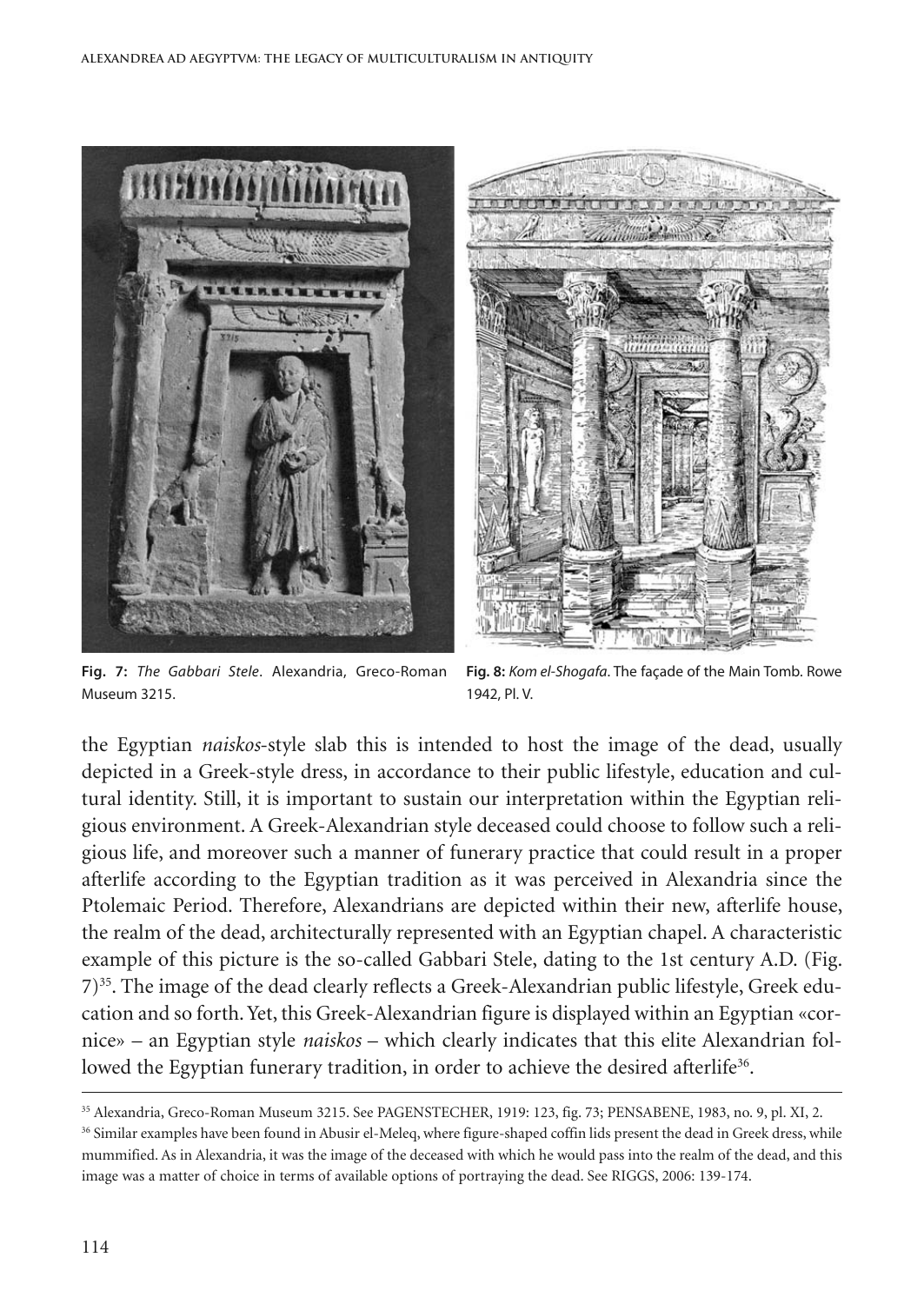

**Figs. 9 and 10:** *Kom el-Shogafa*. The Male and female statues in the pronaos of the Main Tomb.

Regarding the elite *hypogea* of the Roman Period, the Main Tomb at Kom el-Shogafa is the most notable representing a category on its own. It is the most well-preserved and luxurious tomb in ancient Alexandria. It is also the most monumental funerary structure in Alexandria illustrating in the best way the development of the tomb-funerary temple idea, as this had begun been attested in the Hellenistic Period, into a funerary mansion with distinctive Egyptian architectural and decorative elements. The façade of the tomb is shaped in the form of an Egyptian *naos* i.e. with two columns between two pilasters-form *antae* (Fig. 9). The whole decorative program of the façade is explicitly Egyptian. The two pilasters are carved with papyrus at their feet and crowned with anta capitals in the Egyptian composite form. The columns rise from disc bases and follow the scheme of the pilasters. They carry a heavy impost block and an architrave with a plain epistyle, a torus moulding, a continuous frieze centered on a winged sun-disc that is flanked by Horus-Falcons and caped by a row of dentils, and a segmental pediment with a disc centred in the tympanum. Still, it could be identified as Egyptian only within the Alexandrian context. Hieroglyphs are lacking as usual, while several Hellenistic and Roman elements have been inserted in various areas of the inner structure.

Moving into the *pronaos*, in front of the façade, the «visitor» stands between two statues, which are placed in niches in Egyptian style on the two lateral walls (Figs. 10 and 11).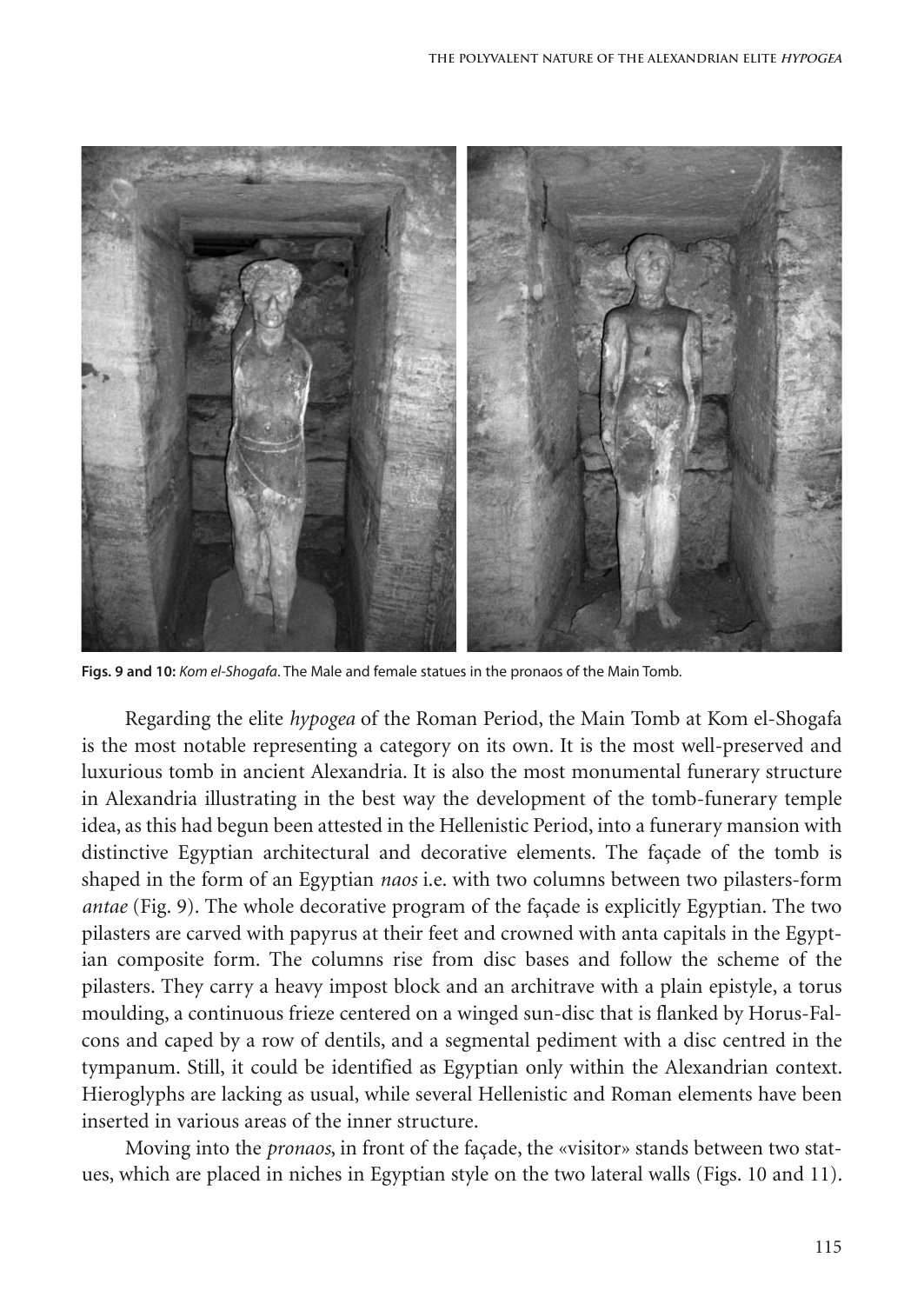

**Fig. 11:** *Kom el-Shogafa*. The central wall scene of the burial chamber. Rowe 1942, Pl. V, Fig. 1.



**Fig. 12:** *Kom el-Shogafa*. The central sarcophagus of the burial chamber. Rowe 1942, Pl. V, Fig. 2.

out the different social strata of the middle class. Therefore, the role of such tomb images, whether presented in statues or wall scenes, was part of various rituals such as the Opening-of-the-mouth ceremony<sup>39</sup>. After the performance of the ceremony the mummy, or statue, would have been «able» to eat, breathe, see, hear and enjoy the offerings and provisions brought to them by the priests and officials, in other words to sustain the Ka (living spirit). In the case of the Main Tomb the ritual would have obtained a distinctive Alexandrian form. Unfortunately, there has been no evidence, so far, that could add more to our knowledge on the ritual. Given the possibility that the Alexandrian statues functioned like Ka-statues there might have been an added poignancy. By emerging from their niches/false doors they greet the living accompanied by the recently departed. Hence, the entire design of the *pronaos* becomes liminal scene. Last but not least, the reason for the portrait-body

These statues represent two of the tomb's owners, combining an Egyptian-style body with naturalistic individual portrait characteristics. According to these characteristics, they date to the Flavian Period, most probably from Vespasian's reign (69- 79 A.D.) $37$ . Since the Old Kingdom statues of the deceased pharaoh are attested in funerary complexes such as the statue group of Menkaure (Mycerinus) and his queen from the Valley Temple in Giza<sup>38</sup>. The surprising similarity of the dresses the Alexandrian and Giza statues' are in has indicated that the Kom el-Shogafa statues are dressed in the archaic Egyptian fashion. Gradually, the practice spread down into society while by the era of the Middle Kingdom it was widespread through-

<sup>37</sup> VENIT, 2002: 129.

<sup>38</sup> See in detail SMITH, 1958: 59.

<sup>39</sup> DAVID, 1999: 154.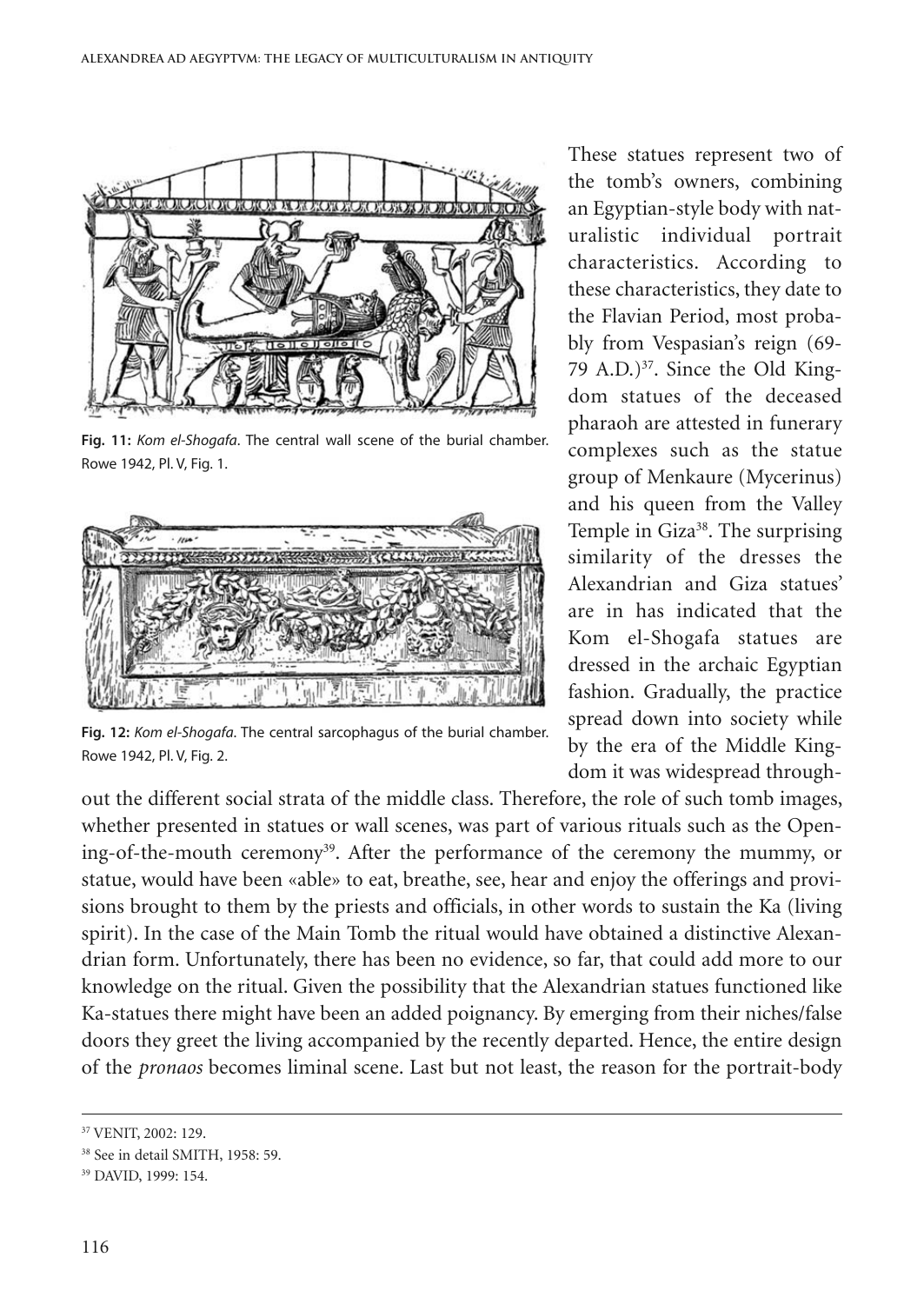combination has been extensively discussed in similar cases outside Alexandria such as the Fayum portraits as well as other provincial burials of the Roman Period. The use of naturalistic portraits has been interpreted from a funerary point of view as choice of the dead in order for them to enter the process after death in such an image<sup>40</sup>, while reflecting, at the same time, a higher elite status promoting their education and Roman lifestyle. Similarly, the Alexandrian portraits promote the high social status of the dead – and their relatives – in Alexandria, following the trends of the Roman Period<sup>41</sup>.

The back wall of the anteroom forms the façade of the



**Fig. 13:** *Kom el-Shogafa*. The right niche of the burial chamber. Rowe 1942, Pl. V, Pl. VIII.

burial chamber, which opens into the chamber through an Egyptian style doorway. The doorframe is bound by a torus moulding and supports a cavetto cornice decorated with a winged sun disc and crowned with a frieze of rampant *uraei*-cobra; those at the centre are presented frontally, whereas those at either side turn slightly outward. The doorway is flanked at each side by an Agathos Daimon, standing on an Egyptian style basis, representing the guardian of burial chamber's entrance. Each wears the *pschent*-crown, but it also supports a Thyrsus and Kerykeion in its coils.

The burial chamber hosts three niches in cruciform arrangement, which contain typical Roman stone sarcophagi with garlands and masks, while the upper part of the niches is decorated with an Egyptian style scene (Figs. 11-13). The back wall of the central niche presents the funeral of Osiris, who is laid on his royal lion-shaped bed, surmounted by Thoth, Horus and Anubis in the role of the priest. This scene is quite a typical theme

<sup>40</sup> RIGGS, 2006: 174.

<sup>&</sup>lt;sup>41</sup> More portraits in sculpture have been discovered in Western Necropolis: a female bust in white marble (Greco-Roman Museum no. 3516), which was found in Kom el-Shogafa; a bust of a young male also in white marble (Greco-Roman Museum no. 3339); and another bust of a youth male in plaster, which was found over a sarcophagus along with another one. All of them date to the 2nd century A.D. For the two male busts see BRECCIA, 1922: 182-183; for the female bust, ibid: 192-192.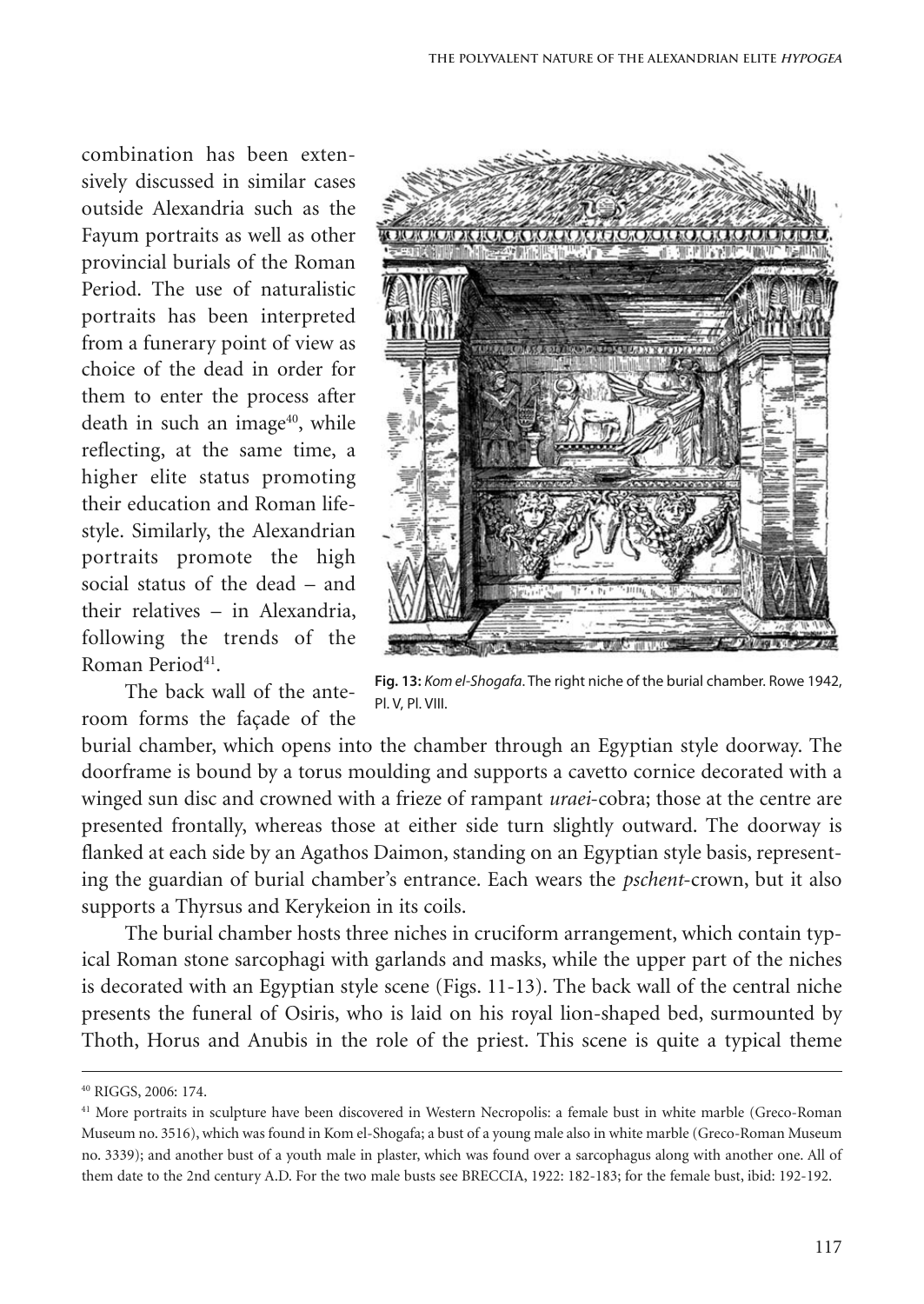throughout the history of Egyptian funerary tradition, and also in Alexandria<sup>42</sup>. Interestingly, scholars have observed «mistakes» in the scene such as the depiction of three Canopic jars instead of four. Yet, by the time the Main Tomb was designed, the use of Canopic jars had long disappeared from the canonical panoply of funerary equipment, since are absent from the Egyptian burials already since the Late Period onwards. What is being represented here is not a detailed picture of a canonical Pharaonic Egyptian burial, but rather an evocation of the same by means of the appointment of the vignettes with elements that are reminiscent of the Pharaonic funerary ambiance. In other words, the importance lays on the meaning of the narrative rather than the pictorial detail, while the central theme remains the same. If nothing else, such scenes imply a more punctual approach as well as a deeper penetration of the Alexandrian society into the Egyptian funerary tradition. This becomes clearer in the less projected scenes on the lateral walls of the three niches<sup>43</sup>.

On the back walls of each of the two lateral niches, an imagined scene of a Pharaoh venerating the Apis-bull is presented. Apis stands on a podium, while Isis, on the right, embraces the god with her open-winged arms. The bull figure seems to represent a statue on a base, like this discovered in the Alexandrian Serapeum, rather than an actual bull 44 . Taking into account the exceptional monumentality and precise dating of the tomb, the participation of «Pharaohs» in the scenes can lead us to a series of questions. Who were the owners of the most monumental tomb that has been preserved in Alexandria? What could their role have been in the public life of Alexandria? Would it be possible that the wall scenes on the back walls of the two lateral niches to represent the Roman Period Alexandrian cult of Apis? Is there a political-ideological symbolism behind these scenes?

Indeed, the monumentality and high quality of the architectural and sculptural decoration indicate that these people were of the highest social status. The depiction of pharaohs and the statue forms of the Apis-bull could be examined in relation to Roman acts of ideology and socio-political propaganda. During his visit to Egypt, Vespasian, whose reign corresponds with the date of the tomb, participated in rites for the Apis-bull in Alexandria45 .If the tomb's residents were indeed of the highest social rank, they should have

<sup>42</sup> For a Pharaonic parallel see the tomb of Sennedjem, dating to the 19th Dynasty. SMITH, 1958: 220, fig. 373.

<sup>&</sup>lt;sup>43</sup> In the six lateral scenes of the niches are related to the various stages of the process of qualification of the dead for rebirth after death. These scenes bring a series of further thoughts concerning funerary beliefs in Alexandria. Among other things, it is the most detailed case with a detailed reference to Egyptian style rituals, known mostly from the Egyptian chora. They are often reproduced on the surface of mummies or on panels of funerary stelae, like the one from Saqqara, now in the National Museum of Antiquities in Leiden (no. 33): the dead is presented between two mummified divinities that are ready to start mummifying him with bands of linen. The position at the areas of the tomb that were less visible for the audience (relatives and other non-priestly people, who would stand in the Pronaos) is related to their strictly funerary function, dealing with the process after death exclusively, and having no actual message to transfer onto the visitors of the tombs.

<sup>44</sup> See BOTTI, 1987: 120; 1898: 319-320; BRECCIA, 1914: 99, fig. 23; 1922: 115, 142; KATER-SIBBES, VERMASEREN, 1978: 25, no. 89, TKACZOW, 1993, no. 161; ASHTON, 2005: 9.

<sup>&</sup>lt;sup>45</sup> According to Venit, the Pharaoh of the Main Tomb represents Vespasian (2002: 143).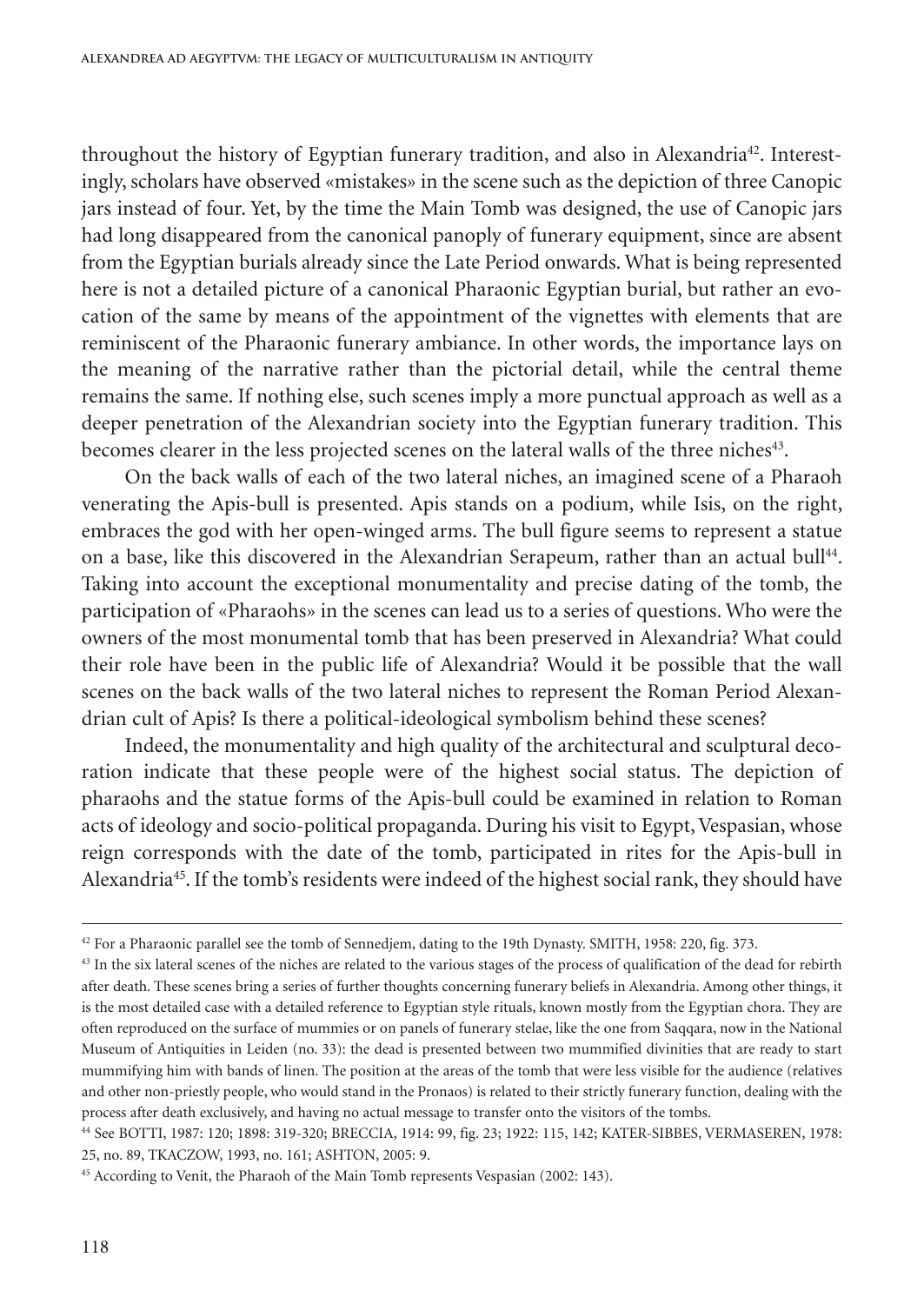been involved in Roman Alexandria's public affairs such as the relation with the Emperor. Of course, for Alexandria and Egypt, the idea of royal authority was often manifested in the Pharaonic image since the Ptolemaic Period and continued to be preserved in temples of the *chora* in the Roman Period<sup>46</sup>. Therefore, these Pharaonic figures might have conveyed propagandistic ideological and socio-political messages related to, but not only, the desire of the Main Tomb's owners (and possibly of their relatives too) to forge a relationship with the Roman «pharaohs» of Egypt in order to display their own high status in Alexandrian society. The two images of Anubis – one with a snake tail – depicting him as guard on the back side of the entrance wall dressed in a typical Roman military costume, thus corroborating in a way the Roman elements of the tomb, concerns not only the owners of the tomb, but also Egyptian gods that could participate in the funerary program.

## **HELLENIZATION, EGYPTIANIZATION AND ROMANIZATION TOWARDS ALEXANDRIANISATION ALEXANDRIANIzATION**

The above brief case study attempted to show that during the Hellenistic and Roman Periods there was a continuous process of incorporating and adaptating Greek, Egyptian and Roman cultural elements into the life and afterlife of Alexandria. The overall picture corresponds well to the concept of acculturation, in terms of cultural change, emerging as the outcome of the contact between different cultures and people. It becomes also clear that this process of change is multidimensional and multidirectional, in the words of Naerebout, multidimensional because «it regards both observable (dress, language use, food etc) and unobservable (beliefs, values, attitudes, feelings) characteristics», and multidirectional because «the changes occur on all sides: all parties involved in the contact are affected»<sup>47</sup>. This process could be further illustrated with more specific terminology concerning our case study in an attempt to make the Alexandrian multiculturalism rise to prominence even further.

Hence, *Alexandrianization* could be described as the process of perception and further adaptation of Greek, Egyptian and Roman cultural elements in the life of Alexandria, within the cultural, political and social context of the city, as it was developed during the Hellenistic and Roman Periods. In other words, Alexandrianization could refer to the process of Greco-Egyptian interaction from an «Alexandrian» point of view.What is, therefore, implied by the term Alexandrianization is a continuous process and not so much a specific moment, task or outcome.

<sup>46</sup> ASHTON, 2005: 8-10.

<sup>47</sup> NAEREBOUT, 2005: 542.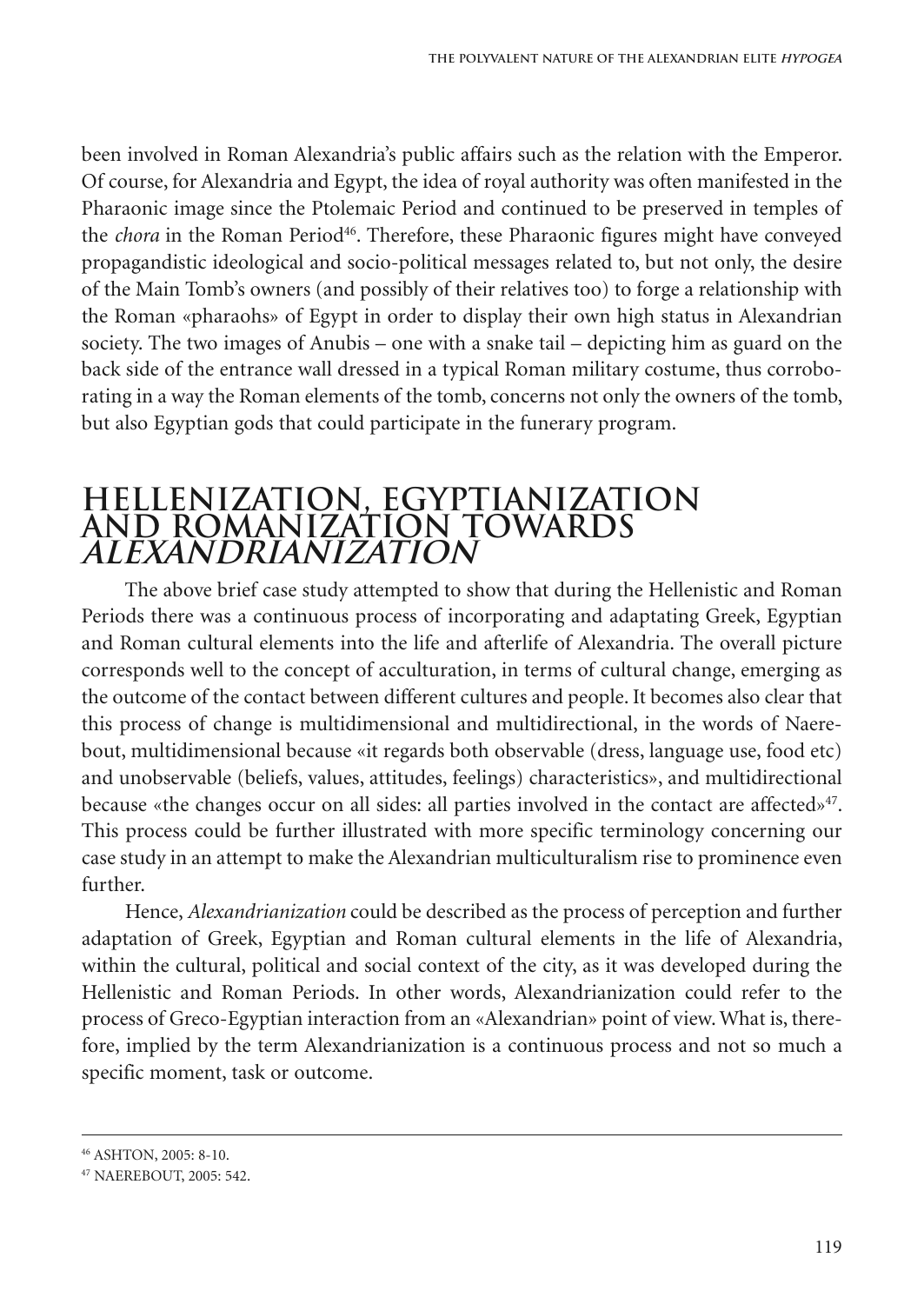

**Fig. 14:** *Kom el-Shogafa*. The images of Anubis in Roman military dress. Rowe 1942, Pl. V, Pl. X, figs 1 and 2.

Therefore, the most basic concept of Alexandrianization concerning the perception and adaptation of the idea of the tomb structure, at least the elite one, is both as last residence of the dead and as a funerary temple, and a meeting place of the living with the dead. This must have been an inspiration originally deriving from the Egyptian tradition that was later adapted on the needs of the Greek Alexandrians such as those buried in Shatby tomb A and Mustapha Pasha tomb I.

In the late Ptolemaic Period, Alexandrianization facilitated a wider gamut of funerary needs. The Egyptian mummification was applied whereas the Egyptian religious elements became dominant in terms of funerary religion and more visually detectable in the tombs' architecture and decoration as opposed to earlier examples. However, Egyptian funerary practices were applied within an Alexandrian context, acknowledging the Greek aspect of the city and regardless if these were applied on burials of Egyptian, Greek or mixed Alexandrians.

The bicultural character of the Late Ptolemaic elite *hypogea* display the composite and flexible «texture» of the multicultural Alexandrian «dress», including messages about the profession and social status, religious preferences, and lifestyle. Direct messages about ethnic identity are missing, since after the long process of Greco-Egyptian interaction and the great socio-political developments of the 2nd and 1st centuries B.C., boundaries between the different ethnic and social groups of Alexandria seemed no longer impenetrable. Within this flexible